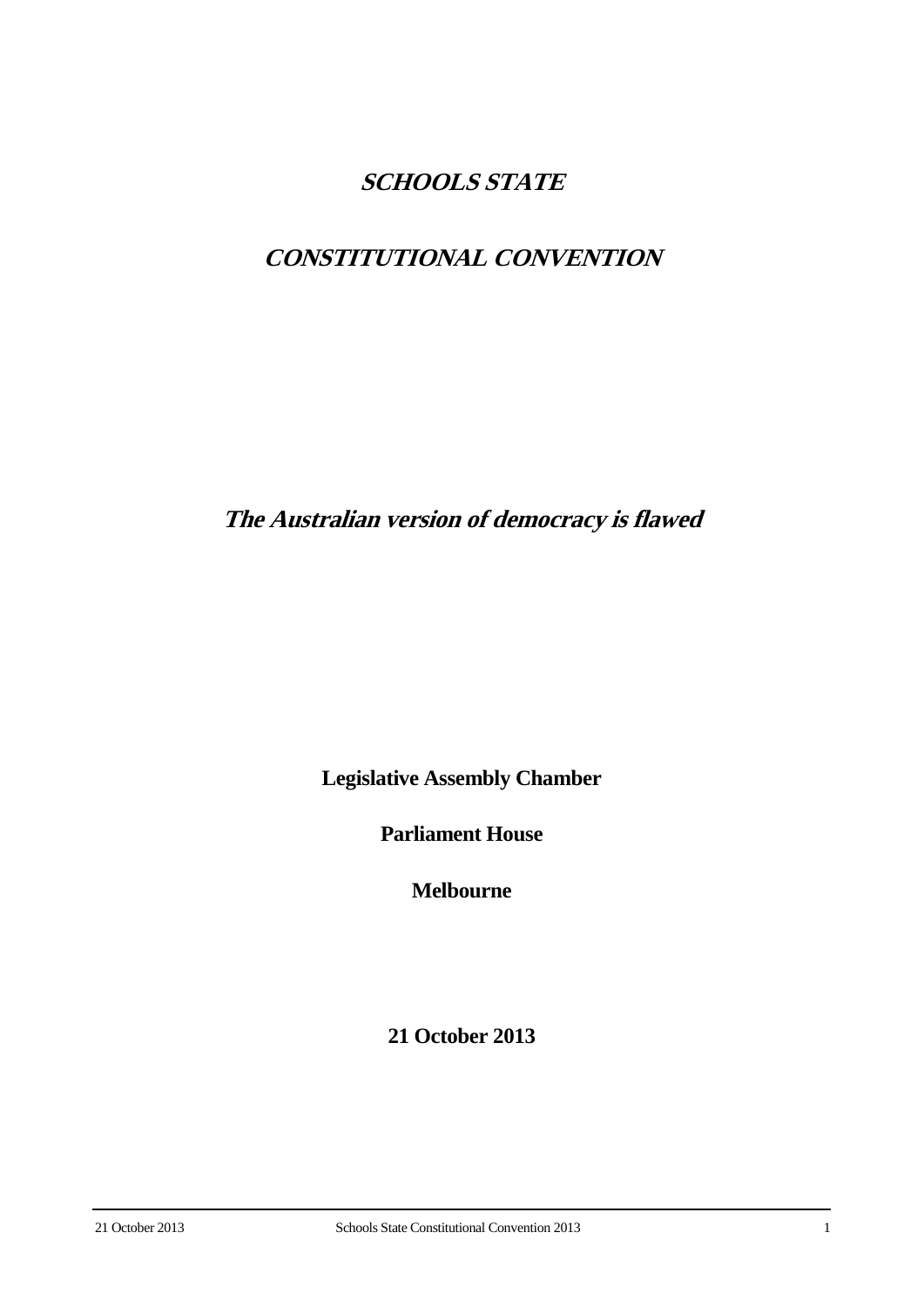Mark Byron Baimbridge College Iris Lin Balwyn High School Sali Miftari Balwyn High School Crystal Qiao Balwyn High School Hannah Jones Eltham College Maddison Warner Eltham College Sophie Williams Highview College Dean Basic Lalor Secondary College Amany Chami Lalor Secondary College Stefan Dimitrijovski Lalor Secondary College Nathan Leonard Lalor Secondary College Monique Shimmins Lalor Secondary College Hannah Teesdale Lalor Secondary College Rochelle Kirkham Mater Christi College Isabella Manson Mater Christi College Jessica Summers Mater Christi College Jessica Walters Mater Christi College Timothy Johnson Mazenod College Elijah van Rensburg Mazenod College

## **Participants**

Adam Graham Bendigo Senior Secondary College Matthew Mooney Bendigo Senior Secondary College Alexander Morton Bendigo Senior Secondary College Shoshanna Yarrick Bendigo Senior Secondary College Michael Anderson Camberwell Grammar School Jason Hu Camberwell Grammar School Harrison Mourelatos Camberwell Grammar School Lucy Mitchell Catholic College Bendigo Neerja Thirunavukarasu Catholic College Bendigo Megan Buttigieg Catholic Regional College Sydenham Madeline Harris-Schober Catholic Regional College Sydenham Michael Lim Catholic Regional College Sydenham Tim Luong Catholic Regional College Sydenham Clara Borg Coburg Senior High School Benjamin Micallef Coburg Senior High School Josh Parkinson Coburg Senior High School Rebecca Satkunam Glen Waverley Secondary College Jo Jo Silkin Glen Waverley Secondary College Maree Skalistis Glen Waverley Secondary College Durga Viswanathan Glen Waverley Secondary College Margaret Appiagyei **Hoppers Crossing Secondary College** Chelsea Page-Sexton Hoppers Crossing Secondary College Zoe Sidwell Hoppers Crossing Secondary College Hannah Smith Hoppers Crossing Secondary College Marcel van Pletzen Hoppers Crossing Secondary College Samuel Dunn McKinnon Secondary College Agnes Evangelista McKinnon Secondary College Jason Kelly McKinnon Secondary College Monique Kostelac McKinnon Secondary College Nicole Oascoaga McKinnon Secondary College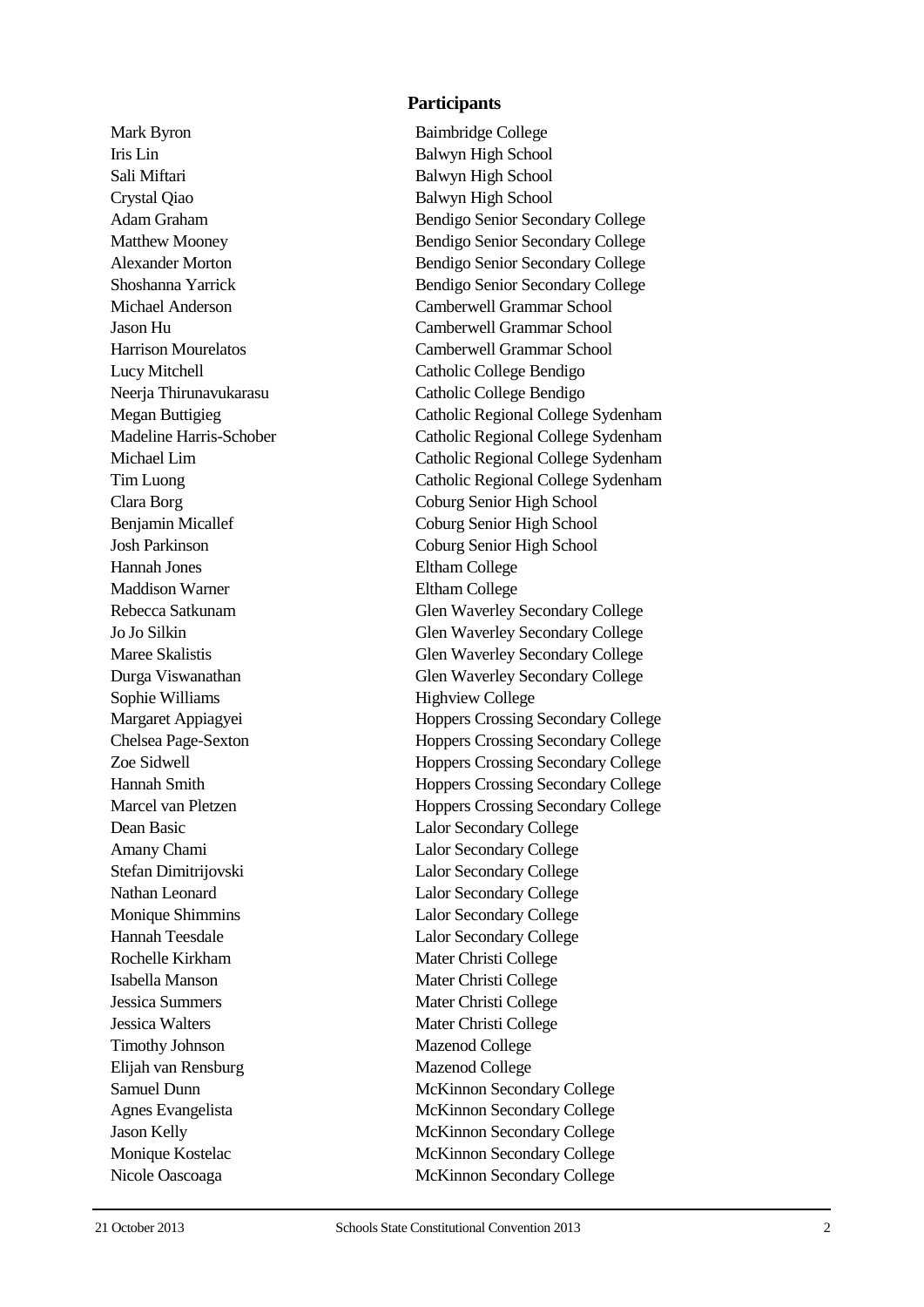Rais Rashdan Minaret College Ella Bilton Lamourette Folly Connor O'Brien Sarah Ajlouni Sirius College Rumeysa Aycuogulluri Sirius College Elif Samiye Gungor Sirius College Ceyda Resuloglu Sirius College Jaquelin Cantarella Ingrid Mao Lydia Waycott The Peninsula School Renee Fostiropo Emily O'Conner Marie Trevithick Viewbank College Micah Maglaya Wantirna College

# **Participants**

Georgia Riordan McKinnon Secondary College Rachel Walker McKinnon Secondary College Mount Lilydale Mercy College Sarah Byrne Mount Lilydale Mercy College Kate Bongiovanni Northcote High School Lloyd Connolly Northcote High School Millie Fuller Northcote High School Molly Hunt Northcote High School Tim Rangi Northcote High School Alex Vollebergh Northcote High School enix P –12 Community College Jemimah Chacko Ringwood Secondary College Max Materia **Ringwood Secondary College** Ryan Prest Ringwood Secondary College Tynan Smith Ringwood Secondary College Max Ferguson Scotch College Melbourne Michael Ma Scotch College Melbourne Michel Nehme Scotch College Melbourne Scotch College Melbourne Sam Proretto Scotch College Melbourne Alexander Xia Scotch College Melbourne St Catherine's School St Catherine's School Zaahirah Ali Thomastown Secondary College Monica Gorgievski Thomastown Secondary College Nariman Habib Thomastown Secondary College Thornbury High School Mariam Haliem Thornbury High School Hugh Heller Thornbury High School Andrew Tang Thornbury High School Harish Vallury Thornbury High School Dylan Burke University High School Clare Carmody University High School Sylvia Gunn University High School Ikram Hussein University High School University High School Dominique Tasevski University High School Felicity Udovicic University High School Natasha Zeng University High School James Holland Westbourne Grammar School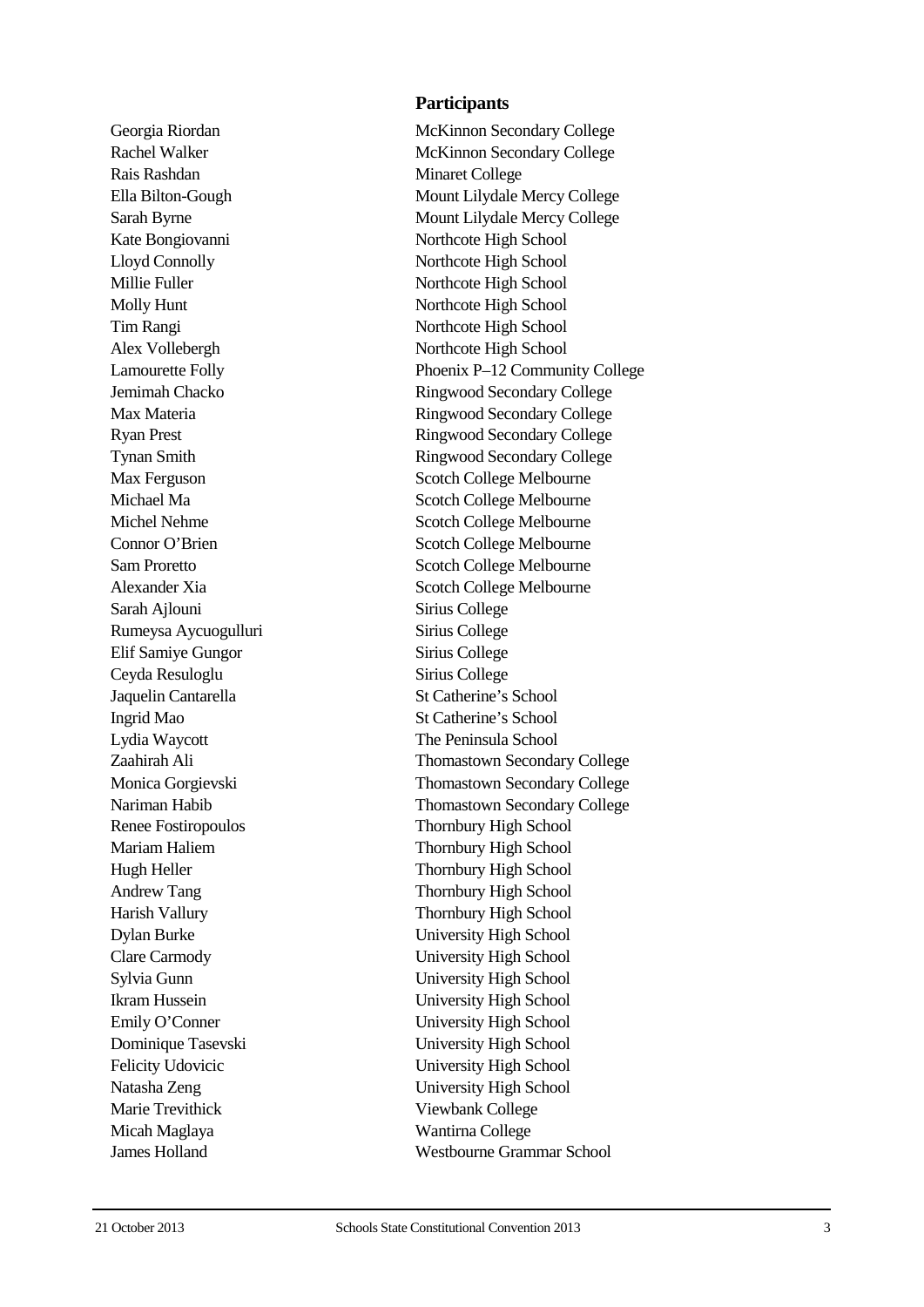## **OPENING STATEMENTS**

## *Comparing Australia's version of democracy to other countries*

**Mr MIFTARI** — Convention delegates, good morning to you all. I would like to begin by saying that this morning we sit in the Legislative Assembly, otherwise fittingly known as the Victorian people's house because of the conventions entailed in our own special version of democracy. I would like to point out to you that if we were sitting in the 2000-seat Chinese National People's Congress on the western side of Tiananmen Square debating the same topic, albeit in the context of China, we would probably be limited to and forced to uphold the opinions and viewpoints of the ruling politburo.

Australia is a representative democracy. This political system affords people the right to vote for candidates who will carry out the business of government on their behalf. We witnessed our representative democracy in action, to use a common cliché, in action a little over a month ago when 54 in every 100 people put a number 1 or 2 next to the name of a coalition candidate on the ballot paper.

Major bilateral partners such as the United States and Great Britain are also representative democracies. Whilst many would assume that representative democracy is a globally unanimous political system, sadly it is not. In the past oppressive dictators such as Fidel Castro in Cuba and Joseph Stalin in Russia, and more recently Muammar Gaddafi in Libya, to name a few, have operated political systems that did not provide universal suffrage to the people. Nor did their respective political systems contain the features of our own democracy, as flawed or perfect as it may be.

As a history student, it is natural for me to create comparisons between our democracy now and democracies of the past. I remind delegates this morning that the theory of democracy is an ancient Athenian one, basically meaning power to the people. Whilst these features may be common in the democracies of other nations — —

**The CHAIR** (Mrs Fyffe) — Your time has expired.

# *Delegates applauding.*

*Engaging young people in politics and active citizenship for example, lowering the voting age to 16*

**Mr MORTON** — Winston Churchill once said that democracy is the worst form of government except for all others that have been tried. It is especially bad when you do not get a say in it just because you are too young to vote. This can lead to many people becoming disillusioned with the idea of politics and just switching off. Lacking this critical sense of agency that runs through the core of our political system, disillusioned teens grow into disillusioned adults, of which our country does not need more. Indeed, it is the right to choose our leadership that differentiates democracy from the other less fair systems of government. It is a right which people have fought and died for in the past and continue to do today, so it is only just that we should extend this right those of 16 years and above.

One argument against this stance is that they are too young to be entrusted with this sacred right. Really? If I may ask the Chair if I may use a prop?

**The CHAIR** — You may, but your time is running down.

**Mr MORTON** — I am conscious of that. I hold in my hand a Victorian learners permit. As a 17-year-old I can change my name from the one on this permit, rent a house in that name — and I can be entrusted to control a hunk of metal that is powered by ancient fossilised kill beasts and is intended to go far faster than evolution intended, with the very real ability to endanger my life and the lives of others if something goes wrong. I can also be fingerprinted by the police if something does go wrong. I am allowed to work and pay taxes.

If I am mature enough to do these things, then why am I not allowed to have a say in how these taxes are spent? Who better to speak on the intricacies of the education system than someone who is actively in it? I understand why the 50-year-olds in Parliament think it was good enough for them, but experience is the keystone — —

**The CHAIR** — Your time has expired. I will call for any questions or comments.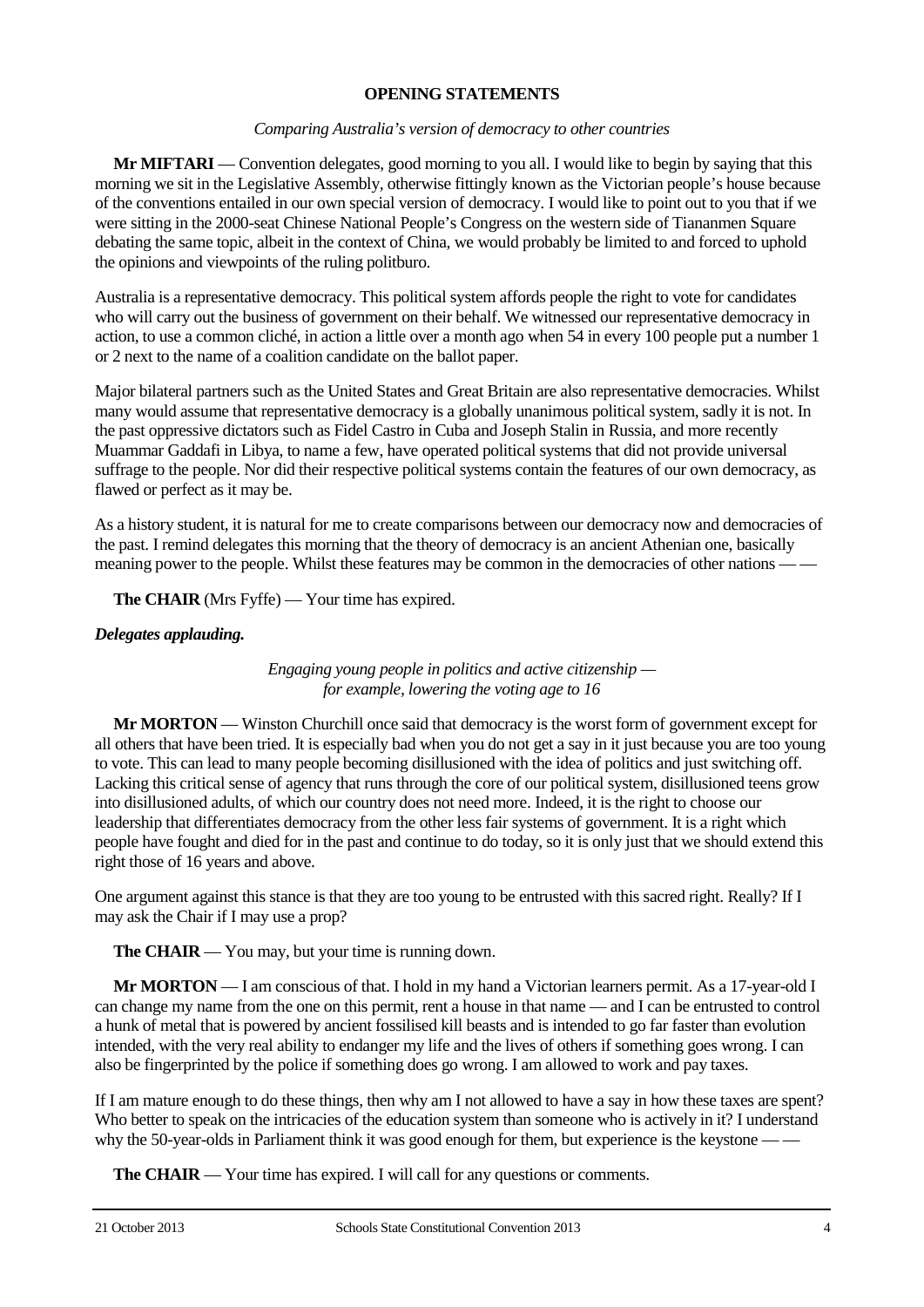**Mr HU** — My question is: do you believe that the voting age should be decreased to 16 and over, or do you think that we should have representatives for youths within Australia?

**Mr MORTON** — You can vote from 16, but it is voluntary, with compulsory voting from age 18.

## *Delegates applauding.*

**The CHAIR** — We of course are not allowed to clap when Parliament is sitting, and neither are we allowed to use props, so we are showing a little bit of leniency here.

> *Engaging young people in politics and active citizenship for example, lowering the voting age to 16*

**Mr ANDERSON** — Promoting widespread youth engagement in politics is essential for the health and perpetuity of any successful democracy, including Australia's, because the young people of the current generation must ultimately provide the engaged and informed politicians and citizens to lead our country in the future. Whilst we frequently extol the virtues of our democratic system, it is unfortunately not a truly representative one. Since the major parties are always striving to garner what they perceive to be the majority vote, so-called minority issues are invariably passed over.

Therefore, in order to promote great political engagement by youth, I believe that there need to be special provisions to ensure a more adequate and permanent presence for representatives in the Parliament specifically chosen by young people. Sadly, as with Aboriginals, no-one in politics is under the illusion that youth constitute a major force, and of course many do not vote anyway. Thus often little attention is paid to members of these groups. This is unfortunate, as I believe that youth, if encouraged to be politically active, can contribute a great deal to national policy debates. For instance, youth have a unique capacity to contribute to education policy, because they have the current practical experience of learning in this country's schools and tertiary institutions.

If we seek to further engage youth in politics, we need to find ways of providing greater representation in the Parliament for under 20-year-olds. I do not believe that this requires lowering the voting age to 16. However, I do not see why it could not involve having in both the Senate and the lower house a certain number of reserved seats for which only youth may vote. I believe that this would be the most effective way to increase youth involvement in politics and that it would thereby make politics more engaging for young people, such that hopefully many more of them will begin and continue to care about politics for the rest of their lives.

**The CHAIR** — Thank you. Is there a question or point of clarification?

**Mr MA** — In your speech you talked a lot about youth and the role of youth in democracy. Why do you believe that youth are so important to democracy, what role do you believe that they could play, why is that so important and more important, if you will, than the current form of government, and what sort of impact do you think that youth and future generations of Australians could have on Australian democracy and the nation as a whole?

**Mr ANDERSON** — Thanks very much for the question. Firstly, I would say that I do not believe that youth involvement is more important than the involvement of any other sector of society. The point about including youth and involving youth further in the political system is a point which goes to in fact including more people, not excluding people and not giving preference to certain segments of society but to making it clear that youth have an equal role to play.

As to the role that I think youth can play — if they are afforded the right, for instance, to vote for specific youth seats in Parliament, as I mentioned in my speech — I think education, for instance, would be a very significant area. I think it is all very well to have politicians who went through the education system numerous decades ago, but what of more value could we have in the education debate that we do not currently have than people who are actually in the system as it stands at the moment voicing their opinions? I think that certain seats reserved for the youth vote would be a fantastic idea that could only strengthen our — as youths — involvement in democracy.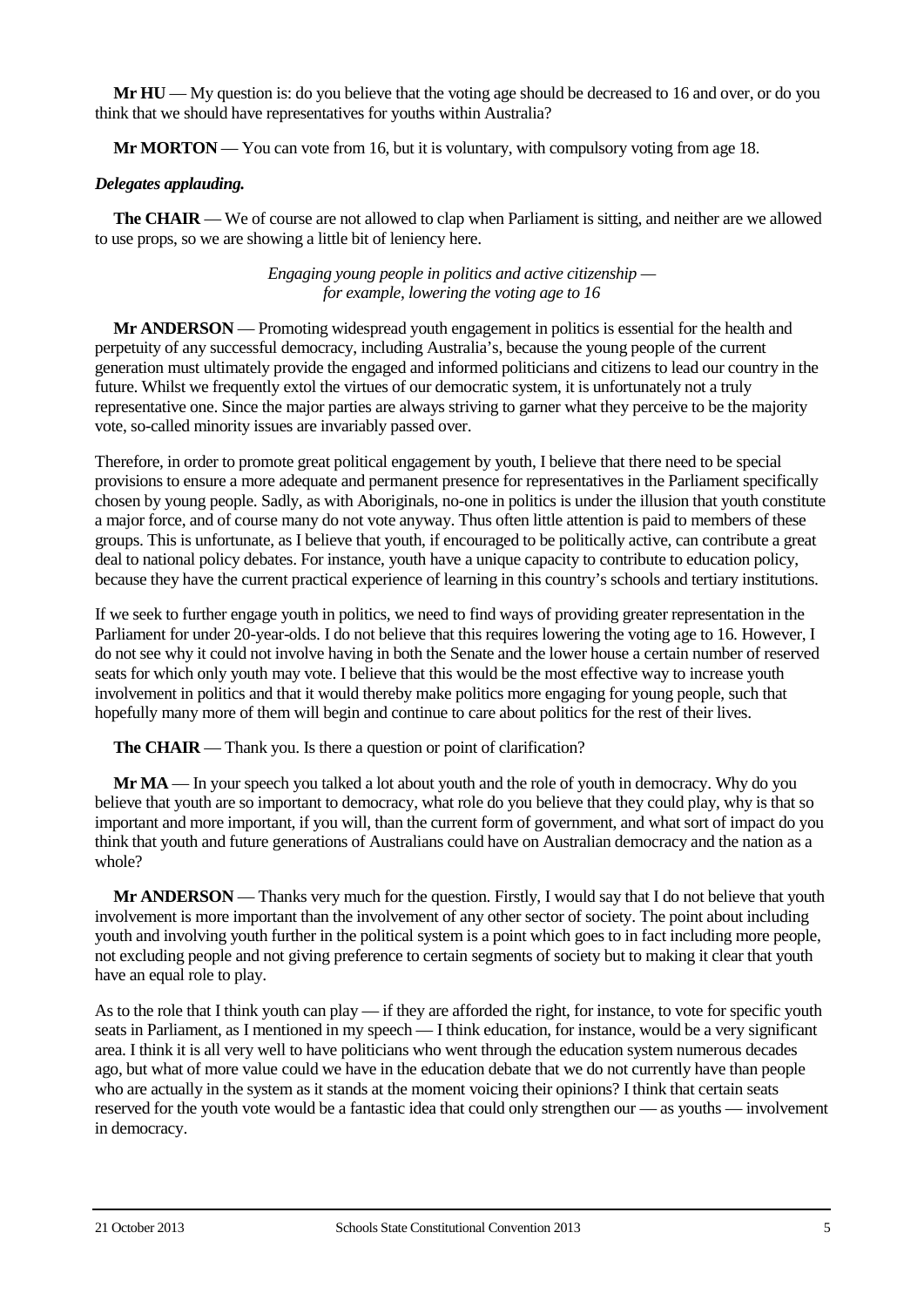To answer the final part of your question, I would say that I think youth are crucial to a functioning democracy, because invariably, whilst the current politicians might be in their 40s, 50s and 60s, in 40 or 50 years time the youth of today will be leading the country, and if they do not get to start with a foundation —

**The CHAIR** — Thank you. I have to wind you up there, because we are on a tight schedule.

*Engaging young people in politics and active citizenship for example, lowering the voting age to 16*

**Ms THIRUNAVUKARASU** — Youth participation is the heart of Australian democracy, especially in a world where good morals can be overshadowed by secret agendas and where economic stability is of more value than life itself. Youth bring it back home — they focus on the social issues of the day, such as marriage equality, asylum seekers, Indigenous recognition, universal education and foreign aid. Youth give another perception to politics. In fact they are the tabula rasa of democracy, meaning that they are the clean slate of the way Australia governs its country. For this reason it is important to ensure that youth continue to stay enthusiastic and committed to participating in Australian democracy.

Youth are not disengaged in politics, but rather they feel that their voices are not being heard. When our world has so many authority figures, we can sometimes feel that our place in democracy is to be the constituents and leave the decision making to the adults. However, historically we are the most educated generation ever, and as young people, we have adapted at an unprecedented speed to the rapid changes in technology, and this should not go unnoticed. Therefore structures should be established in democratic institutions to involve youth in decision making in this country, such as the Australian Youth Climate Coalition.

There should be more avenues to allow youth to express their opinions to the politicians who will value their voice and act on issues that concern the youth of Australia. We do not seek to have unrealistic responsibilities, and we do not demand impractical action. All we want, as youth, is to be heard and valued and have more accessible avenues to law-makers, because our voices are worth a lot more than you can imagine.

**The CHAIR** — Do we have any questions or points of clarification? All right. Thank you very much.

*Addressing human rights — for example, for Indigenous Australians, young people, people with a disability, refugees*

**Mr PARKINSON** — I would like to start by thanking the Wurundjeri people. Could I just see a show of hands of any Wurundjeri people in the room at all? Unfortunately there are not any. I do not believe there have been any Wurundjeri people in the Victorian Parliament ever. We only need to look at New Zealand to see that they have seven seats reserved in their Parliament for Maori representation. It allows them to effectively address concerns and affairs in their community, and this has been going on for 100 years, even before Aboriginal citizens were given rights and were able to vote.

How can we expect to have Indigenous representatives in our Parliament in today's society when it could still be argued that we do not share equality with them? We pride ourselves on being a multicultural nation, and many different people from different nations come here and make up this great country. It is stated in our national anthem that we have 'boundless plains to share'. Why is it that we still do not share equality with Aboriginal citizens in our boundless plains, a place of freedom?

There are, however, some exceptions: Neville Bonner, Doug Nicholls, Ken Wyatt and a few more. Ken Wyatt is the first Indigenous Australian to be elected into the House of Representatives only a mere three years ago, and Indigenous Australians were given the right in 1967 to be a part of our Parliament. It is just a reality of Australian democracy that wealth and privilege are what get you elected. You only have to look at Clive Palmer to see that this is true.

I think it is a good idea to take a leaf out of New Zealand's book and have a mandatory seat for an Aboriginal citizen to take in the Senate from each state and territory. It would ensure that their issues and affairs can be addressed correctly. We do not want the occasional hero who just gets lucky. We need an Aboriginal voice that is guaranteed in the community.

**The CHAIR** — Your time has finished. Are there any questions or points of clarification?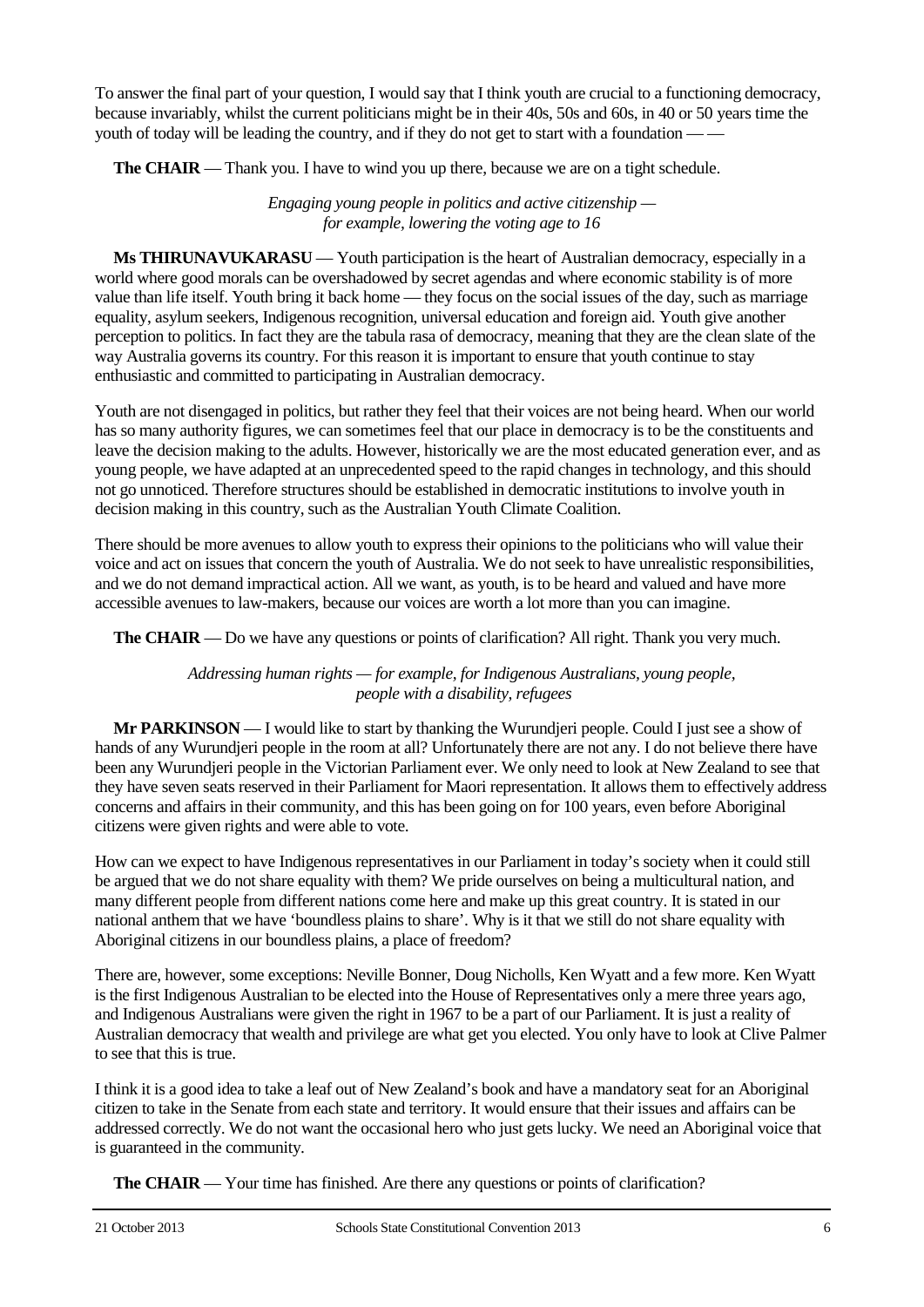**Mr PRORETTO** — Do you believe that your suggestion would go along with the democratic principles of proportional representation, considering the quota you suggested would promote a proportion of Aboriginal people far above the proportion of Aboriginal people actually present in the Australian population?

**Mr PARKINSON** — It does go a little bit against what is actually in our system, but it is a population that has been oppressed for such a long time, and like I said, in New Zealand they have had the ability to be a part of Parliament for 100 years, even before Aboriginal people here were given rights and considered humans. I think it is the right thing to do. We all know that Kevin Rudd said sorry to the Aboriginal population. I think that while doing this does alter our version of democracy, it is a right step and it is a good step in the right direction to start making up for we have done.

**The CHAIR** — Thank you very much.

# *Reviewing federalism and the three tiers of government*

**Ms WILLIAMS** — For quite some time the predominant trend in Australia has not been federalism, but more towards the centralisation of power. However, in contrast, federal systems are being noticed internationally and are quickly expanding in popularity. These types of systems are recognised for cultivating unity through accommodating diversity, and they solely focus on the decentralisation of power. They work towards building the relationships between government and the people providing a flexible, responsive government.

The reason federalism is supported so much is because it strengthens the democratic process and helps to build a stronger political system. This system benefits Australia because it offers protection for the individual by checking the concentration of power. It adds choice and diversity and offers a customisation of policies to accommodate the needs of everyone, including youth. It also offers incentives to compete with other jurisdictions as well as to experiment and innovate. There is also greater scrutiny of policies due to the need for attaining cooperation.

Since the outcome of federation in Australia was achieved in 1901, our government has been split into three tiers — state, local and federal. Each tier of government plays a different role and has individual priorities but on a certain level each works together with the others. Each level of government holds elections, makes laws for citizens, is responsible for providing goods and services, and punishes those who break the law. I believe that federalism and the three tiers of government that stand in Australia today do benefit the people of this country. However, it can sometimes prove confusing in terms of knowing who to turn to when faced with issues.

**The CHAIR** — Any questions or points of order?

**Ms MAO** — My question is: do you believe that a modern variant of oligarchy exists within our society whereby wealthy or powerful individuals can exert influence over political decisions?

**Ms WILLIAMS** — Do you mean the youth?

**Ms MAO** — As in power, wealthy individuals and corporations.

**Ms WILLIAMS** — I do not understand the question; sorry.

**The CHAIR** — That is fine. You do not have to answer any questions.

*Addressing human rights — for example, for Indigenous Australians, young people, people with a disability, refugees*

**Ms CHAMI** — Let us start off with what a democracy is. A democracy is a form of government in which all eligible citizens participate equally, either directly or through elected representatives, in the proposal, development and creation of laws. Some of the issues of human rights to this day in Australia are the issues of Indigenous Australians, young people in our society, people with disabilities and refugees. The issue of human rights is more than just a movement and more than a chapter in history. These issues still need to be solved, because for many these are still issues that play a role in their everyday lives. In order to consider our country's democracy we need to ensure that everyone is treated equally to start off with.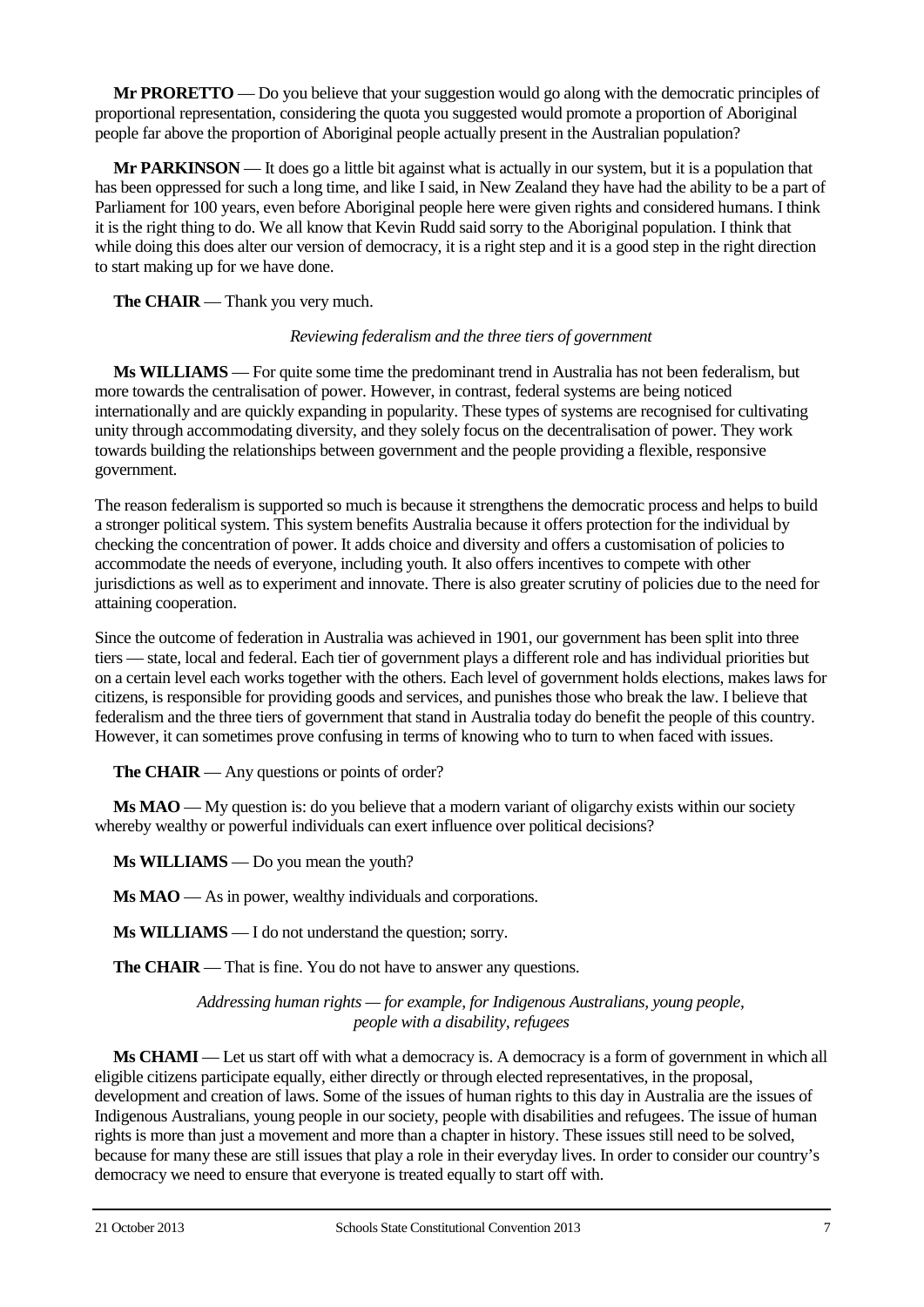Generally people with disabilities encounter multiple and aggravated forms of human rights violations at some point in their lives, and many experience human rights violations on a daily basis. Aboriginal people continue to feel misunderstood by white Australian politics. They claim that many legislative acts reflect a white point of view instead of both. A 2011 survey of academic staff in higher education revealed that more than 70 per cent of Australian academics and professional staff had experienced discrimination and racist attitudes in their workplaces. This may be the reason for there being only two Indigenous representatives in the federal Parliament.

Refugees fleeing to Australia have lost their rights with the new policy of sending refugees to Papua New Guinea or putting them in detention centres. The Victorian Charter of Human Rights and Responsibilities Act 2006 is a Victorian law that sets out the basic rights, freedoms and responsibilities for the citizens of Victoria. Twenty fundamental human rights are protected in this charter. If we have signed this charter, why are people still not satisfied with their rights? The real question is whether the Australian version of democracy is flawed. In my own eyes I believe it is. If we are a democracy, why are we sending the refugees away instead of  $\text{taking}$  — –

**The CHAIR** — The member's time has expired.

**Mr KELLY** — You talked a lot about human rights. America and France have bills of rights that accompany their constitutions. Do you believe we should have one also?

# **Ms CHAMI** — Yes.

**The CHAIR** — That is a difficult one to answer very briefly.

## *Reviewing electoral processes and representation*

**Ms WALTERS** — Being a democracy allows us to influence who runs our country and how. Although this is a great privilege, it is now always the case. Yes, we are given the ability to choose and we must all vote, but the information that we receive is not all equal. I am sure you have all noticed how right before elections our TVs are bombarded with political propaganda. This way of campaigning is useful, but is it fair on those who do not have the funds to compete? When it does come time to vote, is the younger generation of Australian voters being unfairly influenced? Does this mean that someone's net worth can determine their ability for leadership?

All Australian citizens over the age of 18 years are required to vote on election day. When entering a polling location voters must be prepared. Upon arrival you will be met by party workers who try to convince you to vote for their party and then thrust a sheet in your face explaining how to do so. After you have dodged the Sex Party advocates, you are then observed by polling officials who make sure everything runs according to plan. They make sure you have not already voted at this election, because you know how many people love to vote multiple times. You are then given one very long piece of paper and one small one and told to enter a polling booth. You skim the sheets and see that you are voting for the House of Representatives and the Senate. You have never heard these words before, but they seem important. The reality is most young voters have not received all the information needed to make an informed decision on the day, or they may have only heard views from one party. This makes our electoral process widely open to criticism and often taken less seriously than it should be. I hope after today everyone here has a better understanding of Australian politics or maybe even some ideas for change in the future. Thank you for listening.

**The CHAIR** — Thank you. I think we can give two questions to you now that you have given us 25 seconds extra.

**Mr NEHME** — Are you willing to deprecate this inherent right of freedom of speech in the media and therefore to downgrade a fundamental of democracy to prevent this so-called propaganda? Are you suggesting that we are that impregnable as a society? If so, should we really have that sort of power in the vote?

**Ms WALTERS** — There definitely needs to be freedom of speech in the media, but it needs to be equal. Everyone has to be able to say what they want to say on TV or whatever. You cannot have just Clive Palmer having 100 ads all the time and being able to influence you all the time and no-one else having a say. It is not fair if you are not receiving all the information you need to make a proper vote and to make an informed decision on the day.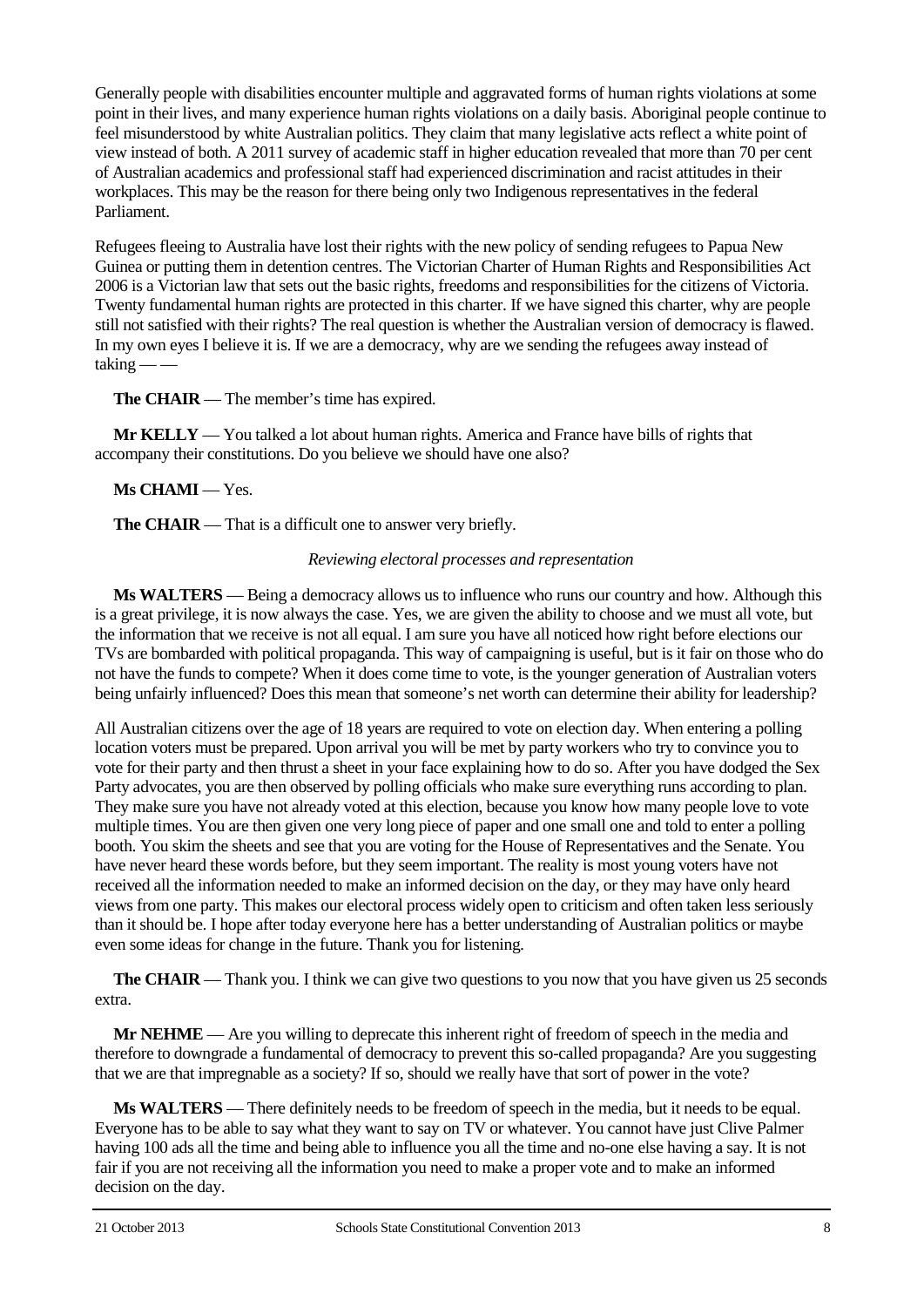**Ms WALKER** — How do you suggest we avoid this bombardment of unfair amounts of ads from different parties? If it were to be avoided, how would we educate our citizens fairly and evenly on each different set of policies from each different party?

**Ms WALTERS** — To avoid it we should probably provide some sort of way for students and anyone to go online and find out about each party, but we should just advertise that — that is, that they can go online and find out. We should not advertise the actual policies of the parties, because you do not want people getting one-sided views. If they can go and find out things for themselves or be educated in school with certain presentations and get information from each of the major parties so that you know who you are voting for and you know who shares your opinions on what views you have.

## *Addressing human rights — for example, for Indigenous Australians, young people, people with a disability, refugees*

**Mr RASHDAN** — The theme which I shall be addressing today could be simply summarised as: how do we address human rights for the minority group, which would consist of Indigenous Australians, young people youth — people with disability and refugees? In my opinion, a small part of the minority group will not be heard by the government due to voting restrictions. For example, refugees do not get a vote and the youth do not get a vote — that is, 14-year-olds and 15-year-olds and so on. Therefore the government would be less likely or less inclined to make policies which would refer to these sorts of people because this is not where their votes are or where the bulk of their votes would come from. Therefore why would they be concerned with a minority issue and not spend the time doing majority issues? That is one small factor.

In my opinion, reducing the voting age to 16 would help in this case somewhat, because then the government would be more likely to deal with issues which concern the youth, and also indirectly address human rights issues, which concern young people in Australia. At the moment, for the most part the minority groups often join together and create organisations and groups so their voices can be louder. An example of this is an organisation called Disability Services Australia, which enhances the lives of many people who have a disability. Although it has a small number of members, DSA has a very large say in government, because it has good ties with the federal and state governments.

In my opinion the Australian government is doing a fairly good job in addressing human rights for the minority group, although in some situations it could be better. It could be bettered by having more diversity in government, as the young gentleman over there mentioned.

**The CHAIR** — Once again we have time for two questions.

**Mr HOLLAND** — You mentioned that you support 16-year-olds getting the vote. Considering the fact that most 16-year-olds are very much influenced by their parents, do you think that giving them the vote would give parents who have children undue influence over more than one vote?

**Mr RASHDAN** — In my opinion — and I am talking for the people around me — the argument that people are influenced by their parents is not really true. I am saying that as my personal opinion, because I am not given opinions by my parents, and also the people around me are not. But I cannot talk for the whole majority of youth in Australia, so my point of view is that that argument is valid. Having the voting age changed to 16 years of age would still be a positive idea and a positive influence on Australia as a whole.

**Mr HU** — Do you believe civic education for youth should also be upgraded as the voting age is lowered?

**Mr RASHDAN** — As mentioned many times in this venue, I believe education is quite important, but at the same time I have heard quite a few arguments saying that the majority of political parties at that point will somewhat influence education, so I am not sure how the argument goes. There are still pros and cons, but I believe for the most part it is quite a good idea.

## *Addressing the role of the media in democracy*

**Mr VOLLEBERGH** — Good morning, everyone. Today I am going to talk to you about my perspective on the role of the media in a democracy. I believe that a healthy media plays a crucial role in shaping a healthy and thriving democracy. They can bring news of current events to everyone, bring light to a story not often talked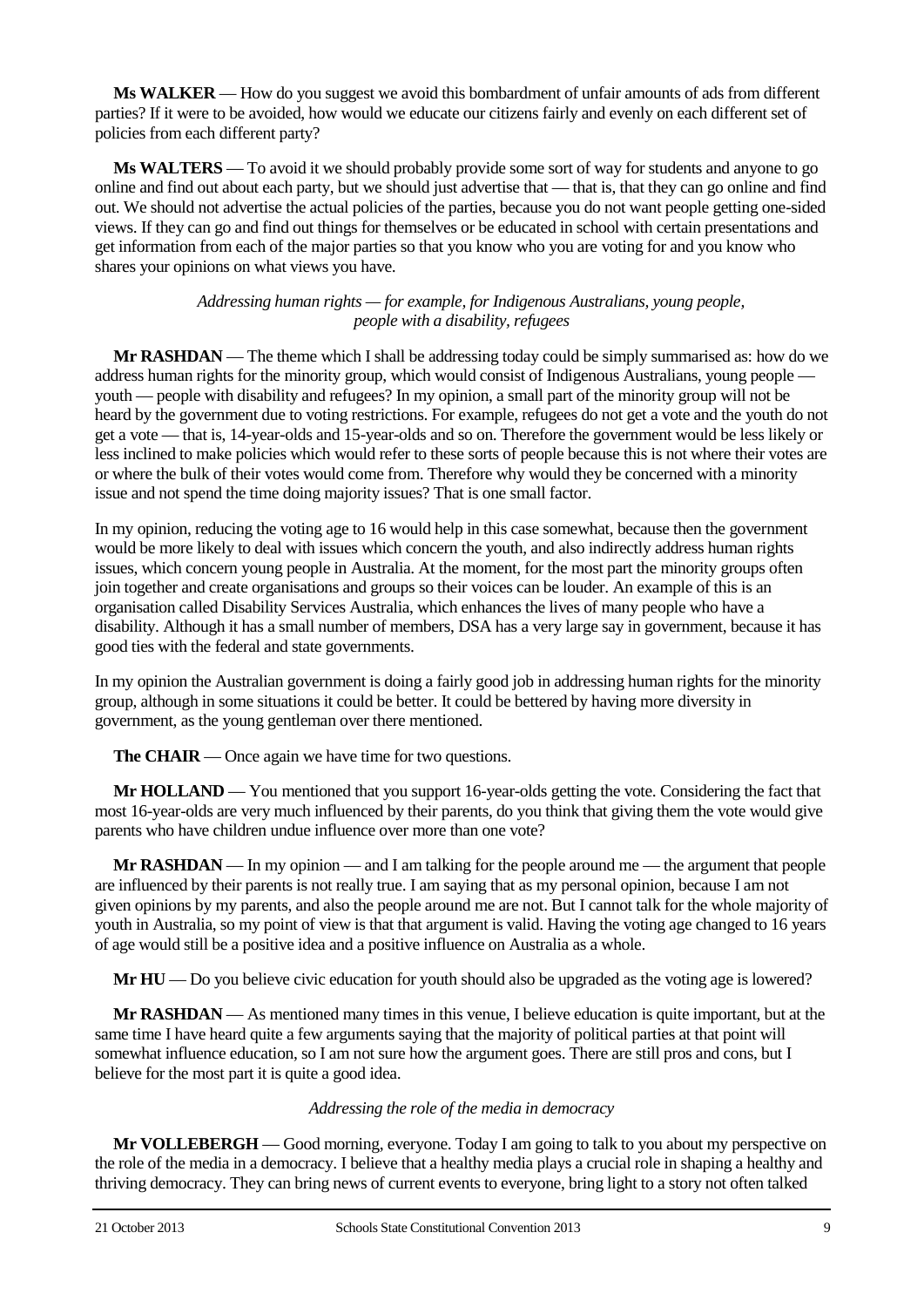about and broaden people's perspectives. They can expose corruption, as seen by the recent investigation into the Reserve Bank of Australia by *Four Corners* and Fairfax Media. They can investigate malpractice and reveal bureaucratic stuff-ups. They can correct misinformation and present information without bias so that people can make up their own minds. This is hugely beneficial to us as citizens of a democratic process as we can use the information we learn to make more informed choices about our votes, making the system more accountable, responsive and citizen-friendly.

That is what the media can do. They have the resources and access to inside events and are in a position in society to do these things, but it seems too often these days they do not. The media seems to be engaging in poor journalism, producing endless polls and coverage of meaningless gaffes by politicians. They get into petty and personal politics, such as the dress sense of female politicians. Sensationalism, something the media engages in too often, is the enemy of rational and thoughtful discourse. More and more media outlets seem unwilling to challenge those in power and hold them accountable. Media in Australia is increasingly owned by a select few, with the result that those individuals have a lot of power to push their own personal agendas. However, despite its shortcomings, we are lucky to live in a country that values freedom of the press and which has a wide array of TV, radio, newspapers and websites available, including the ABC. Together we can make a better media and a better democracy -

**The CHAIR** — The speaker's time has expired. It is now time for questions and comments.

**Mr VALLURY** — Do you believe that the trivial stuff in the media, like Julia Gillard's dress sense, could be the result of the interest of the general population and is what they want to see?

**Mr VOLLEBERGH** — Yes, definitely. We shape the media coverage. The media only supplies what the public wants. They want to sell newspapers, they want more viewers and so on. They want to sell ads, if they are a commercial station. It is up to us, the public, to demand better quality content, better quality journalism and more insightful and in-depth coverage.

**Mr MOONEY** — Do you believe that the media is representative of what the people actually want and is only reporting on what we, the public, consume? Also, do you believe that neutral sources such as the ABC that statement might be a bit objective, depending on what you believe politically — should play more of a role during election time?

**Mr VOLLEBERGH** — Certainly. I am a big fan of the ABC. It is practically all I consume in terms of TV, so I am one of the biggest supporters of public broadcasting and of providing objective information to voters and to everyone who wants to consume it. Again the point you make and the other person made about it providing what people demand is to an extent true, so it is a combination of the responsibility of the media to provide better content and of us demanding better content, because they are never going to provide the content if people do not want it. We should insist on the provision of it.

## *Addressing the role of the media in democracy*

**Ms AYCUOGULLURI** — Freedom of speech as well as the freedom of the press represent fundamental values in our understanding of democracy. The media's role in ensuring a free flow of information, ideas and opinions remains a critical element in maintaining a healthy, fully functioning government. The media is the mirror of society in a democratic country, as it acts as a vital link between the governing and the governed. It has the responsibility to present what is true, advocate for what is necessary and enable the people to sift the truth from the material. The media serves decisively to construct a civil society and censor the authoritarian trends of politicians and political parties. It has also corrected and continues to correct the excesses, negligence and management errors of our government. The media questions the actions of government officials, confirms the truth of what officials tell the public and gathers the facts needed for citizens to make informed decisions.

The role of the media is perhaps best understood, as the past indicates, when undemocratic and authoritarian activities are exercised in societies with the most intense forms of media control. At the other end, though, in a number of cases the media distorts reality and induces pessimism, scepticism, distrust and the incarnation of isolation and violence. It represents the public interest, though private interests are sometimes given priority above all else. This situation can lead to the manipulation of public opinion in the direction desired by those who are looking for political ends, market advantages or economic gains. It is our duty as citizens to seek the truth and make sure that our decisions are least affected by such bias and partial schemes.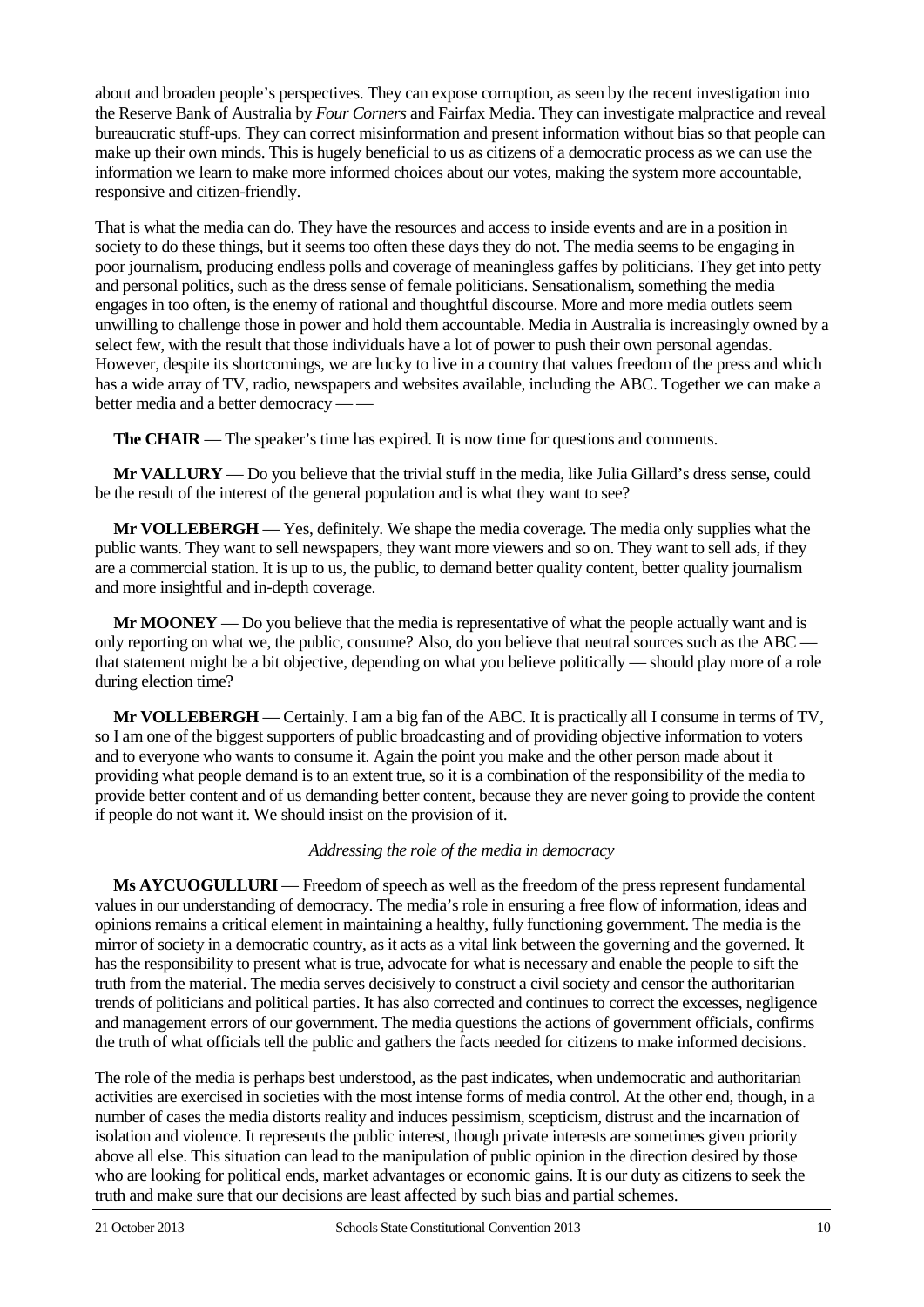To end, I would like to express my utmost gratitude to all the professionals in the field — journalists, photographers, spokespeople and the like — for I am somewhat convinced that the government of my country has been elected by an informed citizenry and is one that represents the best interests of the people.

**Ms TASEVSKI** — What is your opinion on the lack of media diversity in this country, mainly the monopolisation of the media by the Murdoch family?

**Ms AYCUOGULLURI** — I do not really hold an opinion on that.

**The CHAIR** — That is perfectly fine. You are allowed to say you do not hold an opinion on that.

**Ms EVANGELISTA** — My question is similar. How do you think we can prevent the often one-sided presentation by media stations owned by one person who is merely channelling their own views?

**Ms AYCUOGULLURI** — There are a lot of media stations, so we are not restricted to one. There are a lot that are not so one-sided in their presentations, and we can make use of those stations.

## *Comparing Australia's version of democracy to other countries*

**Ms MAO** — One of the many things that is internationally recognised and respected about our great nation is the strength and fairness of our democracy. While we do not pretend our democracy is without flaws, we as Australians know we have every opportunity to contribute to the national debate on the issues that impact on us and those that are most important to us. In fact our presence here today is in effect the clearest evidence of our democracy. It illustrates the fact that anyone who has the passion and the desire to make a difference in their local communities has the right and freedom to do so. However, we do not have to look far around the world to see people who are prepared to put their lives on the line to live under some sort of democracy.

Today a free press is a symbol of a free people. The people of Australia have the freedom and right to access information and divergent opinions. Meanwhile in countries like Iran, while freedom of expression is emphasised in chapter 3, article 24, of its constitution, the press in Iran is far from free. The government routinely blocks or restricts access to websites and satellite signals for its citizens at home and abroad.

In addition, Australians also need to guard against becoming a replica of the American form of democracy, whereby the deterioration of democracy to a modern variant of oligarchy and plutocracy under which powerful and wealthy multinational corporations and individuals can exert influence over democratically elected officials can undermine the likelihood of effective legislation and consequently the true practice of democracy.

As young Australians we should be passionate about the opportunity we are about to embark on today, voicing our opinions without fear or favour safe in the knowledge that our country allows and encourages individuals to speak freely and that this is enshrined within our constitution.

**The CHAIR** — The speaker's time has finished.

**Ms RIORDAN** — You said that we have freedom and access to information, but we no longer receive current information on asylum seekers, because it is such a hot political topic. Do you think that this lessens our democratic nation because we do not get the information we want to hear?

**Ms MAO** — Yes, I believe a free press is a symbol of a free people, as I said before, but I believe the people in Australia are not completely oblivious to what is happening in Papua New Guinea right now with the refugees. There are also people who are actively involved in petitions and trying to fight for the freedom of those refugees.

**Mr BURKE** — You say we need to avoid becoming like the American political system, yet the Australian media — at least the print media — is basically controlled by two companies: Fairfax and News Limited. Gina Rinehart has obviously been trying to take control of Fairfax, and News Limited is controlled by Rupert Murdoch — two powerful right-wing moguls — yet the American political scene has such publications as the *New York Times, the Washington Post, the <i>Huffington Post* and more, who provide -

**The CHAIR** — This is turning into more a statement than a question.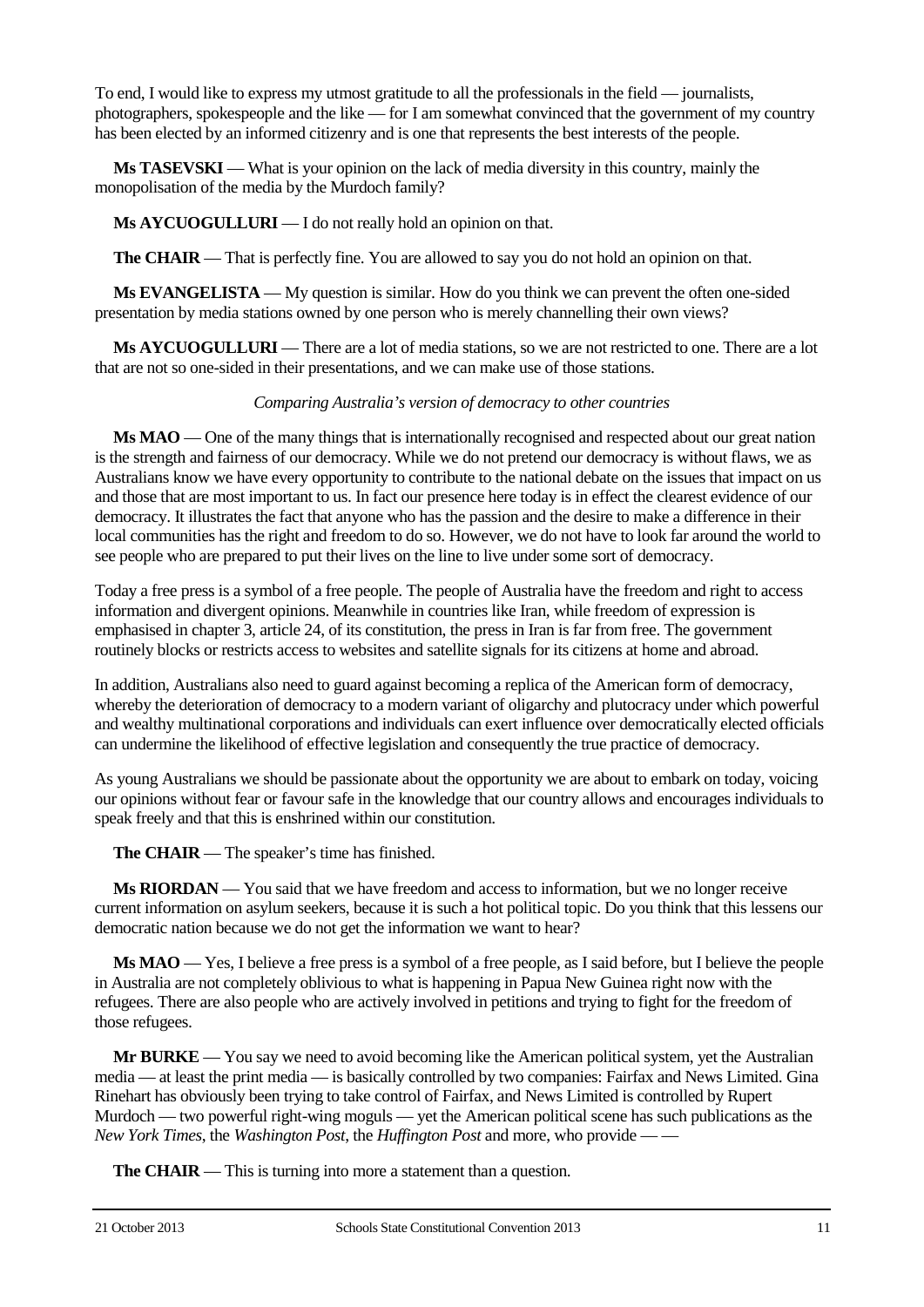**Mr BURKE** — How do you back up your claim that we need to avoid becoming like the American media?

**Ms MAO** — As I said, our democracy is without flaws; it is very powerful and fair. However, there are areas for improvement, and we do need to prevent multinational corporations from exerting too much influence. We need to stick to the true practice of democracy itself, whereby the citizens can exert their own influence and opinions to contribute to the making of policies.

## *Reviewing federalism and the three tiers of government*

**Ms GUNN** — Federalism is the way that power in Australia is split into the different duties of the federal government, state governments and local governments. It all started with Federation, which you all know heaps about, and it has been that way since 1901. The thing is that even though we call ourselves a democracy, Australia being a federalist society is not something that can actually be changed.

There have been various efforts from different regions of Australia to disconnect politically from the rest of Australia — namely, Western Australia. In 2010, after the proposition of the resource super profits tax, there were a lot of efforts to separate Western Australia, as it would be a very wealthy country separate to Australia. This did not go that far, but in 1933 a similar thing happened in Western Australia where Sir James Mitchell, the then Premier, passed a referendum to change Western Australia to one country called Westralia. That was then not allowed by the commonwealth, because one state by itself is not allowed to declare independence.

This really conflicts with the idea of an Australian democracy and in fact creates a fourth tier of government separate from federal, which is that of the commonwealth. Additionally, the separation of the states in the Senate is done as 12 senators for each state, which is kind of unrelated but also related to federalism. Tasmania gets the same amount of representatives in the Senate even though it has a different number of people. There is obviously a — —

**The CHAIR** — Your time has expired. Are there any questions or points of clarification?

**Mr HU** — Do you think that despite this being a federal system with three tiers of government the Governor-General and the Queen can exert too much power under our constitutional monarchy?

**Ms GUNN** — Personally I do not really see that they do that often, and I think that if the Governor-General did start declaring laws and stopping the people we vote in from governing, there would be a lot more calls for Australia to be completely independent. But I think there have definitely been certain times where they have, and I guess it is just whether or not that is fair. It is not really democratic, but at the same time the rest of Australia was not given a vote as to whether Westralia should exist; it was only Western Australia's opinion. So it is kind of difficult to know whether it should be the commonwealth deciding or whether it should be the rest of Australia deciding.

**Mr MOONEY** — First of all, on the secession idea in Western Australia in the 1920s and 1930s, was that not more an executive branch of government decision, because we were more attached to the British monarchy back then? This one is more of a question; that was more of a statement.

My second question is: do you not believe that the right of, say, Tasmania, compared to Victoria, having 12 senators is a vital part of the separation of powers? Victoria would have a lot more lower house seats than Tasmania, but if a piece of legislation were passed through Parliament which discriminated against Tasmania, do you not believe that the 12 Tasmanian representatives in the Senate would have the right to protest against that?

**Ms GUNN** — I think it is interesting. These laws were obviously created when the states were separate, so there was obviously more of a separation between what different people thought, but at the same time I do not think someone in Queensland will have an opinion much different to someone in New South Wales generally, so representing them separately I feel should be more related to population. If you are going for a democracy with 'equal vote', then the fact that someone in Tasmania's vote in the Senate counts more than someone's in New South Wales does not seem exactly fair.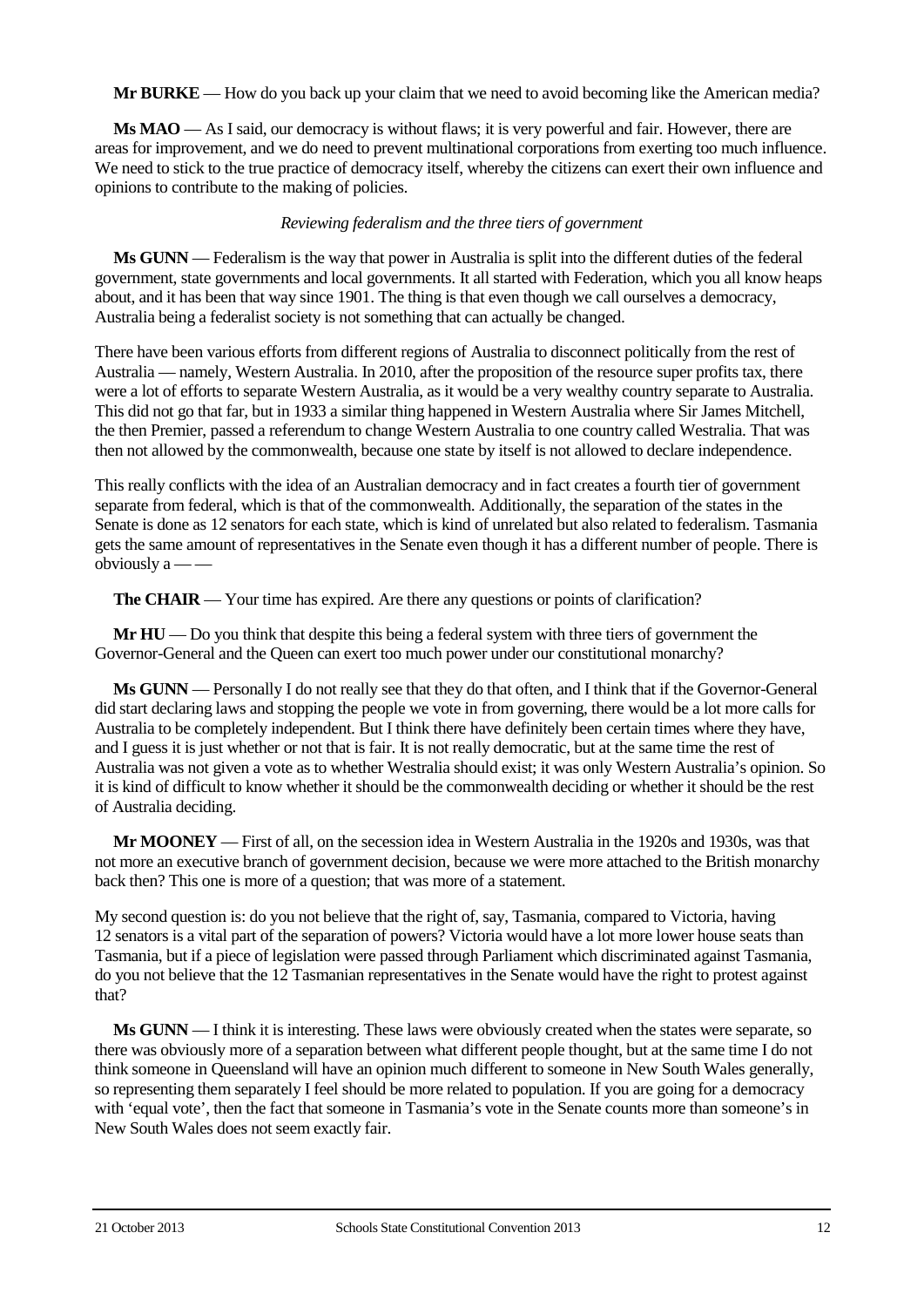## *Addressing the role of the media in democracy*

**Ms TREVITHICK** — The media plays a vital role in the functioning and governance of a liberal democracy such as that which we enjoy in Australia. The media essentially have two primary functions: firstly, they are responsible for the spread of information and therefore enabling informed decisions to be made; and secondly, they perform a checking function by ensuring that elected representatives uphold their oaths and affirmations of office and carry out the wishes of their constituents. This is why it is vital that the media in a liberal democracy are independent. Some other functions of the media include: acting as a watchdog on government, informing the public, restricting government power, preserving individual liberty and keeping the government transparent.

The press has been described as a 'fourth power' because of its considerable influence over public opinion, which can impact on elections, as well as its indirect influence on the government — for example, in supporting or criticising various pieces of legislation. The media restricts government power in general by helping to maintain transparency about what is happening in the government. The media also keeps a society informed about any urgent matters or current issues about that particular society that they feel should have attention drawn to them and be discussed in a critical, fair and balanced manner. It may not be possible to uphold the ideals of fairness and balance if information is solely presented solely by the government itself or if the people do not have access to a wide range of sources and services. However, this process will never be perfect and can prove detrimental at times to various sectors of society.

High concentration of media ownership can have very significant effects on the Australian public. Media ownership by a limited number of organisations in Australia can have a large influence on what and how issues are presented and must be properly scrutinised as it is an unelected power with considerable influence over Australia's democracy. The exercising of political power over elected governments, such as that utilised by media organisations like News Limited, can be a major issue confronting Australia's democracy. The media has a very important role to play in modern democracies, and a free media — —

**The CHAIR** — Your time has finished.

**Mr MOURELATOS** — I was wondering: do you think the media has more power than the government at times? And if you do, do you know of any ways that we could put the power back into the government?

**Ms TREVITHICK** — That is a good question. I have noticed that often the media are biased and try to reflect their own point of view. I believe something should definitely be done about that. But, good question.

**Ms THIRUNAVUKARASU** — As more avenues to receive news increase, through social media online and things like that, do you think the lack of media diversity in mainstream media is as serious an issue as it is perceived to be?

**Ms TREVITHICK** — Yes, I do think so. Especially through social media we see a lot of the bias that I mentioned before, with anti-so-and-so pages and all that sort of stuff getting out there. Yes, I do believe it is a big issue in the social media.

## *Reviewing electoral processes and representation*

**Mr HOLLAND** — Good morning all. Just out of curiosity, has anyone here heard of an Ashley Fenn of the Family First party? Are there any fans of Daniel Nalliah of the Rise Up Australia Party? Perhaps some poor soul here is a massive fan of Bruce Poon of the Animal Justice Party. What about Ricky Muir of the well-recognised Australian Motoring Enthusiast Party? I see some light bulbs. The point of this line of questioning is not to illustrate Ricky's relatively obscure origins, but rather to question why Ashley Fenn, Daniel Nalliah and Bruce Poon, who each received thousands more direct votes in the last federal Senate election, were not selected, like Mr Muir, to represent Victoria in the upper house of Parliament. What is more, Barry Michael of the Palmer United Party was not elected despite receiving 106 000 more direct votes. That is the population of Bendigo.

Now I am not trying to paint a senator like Ricky Muir in a defamatory light, but my question is: being the representative democracy that we are, how can we justify not electing the candidates that most Australians prefer? If nothing else, should not we, the constituents, be educated about the ballot paper and the implications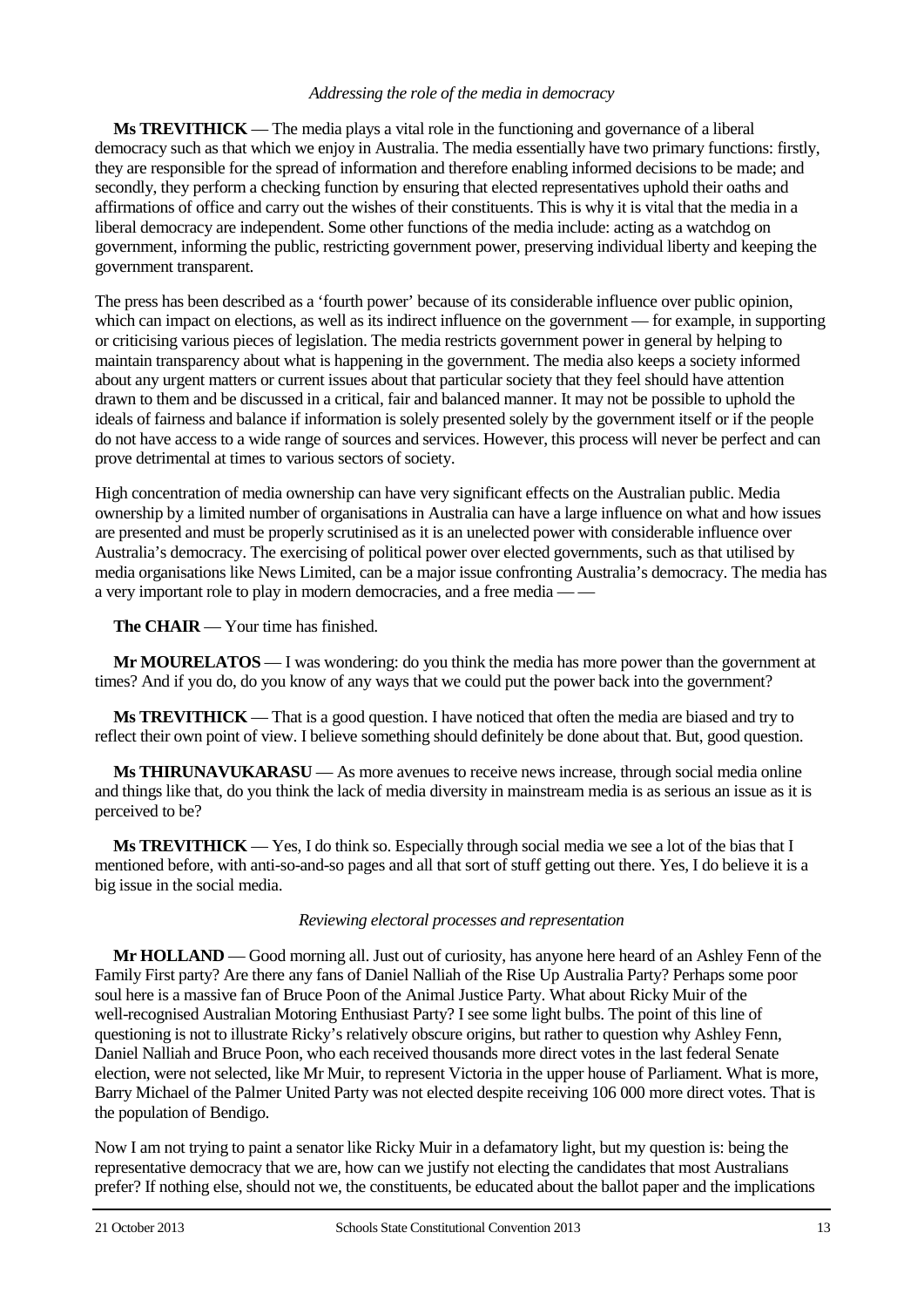of voting above the line according to party preferences without knowing exactly what deals have been made in private? After all, even if an election is an absolute landslide, what is more fundamental to the nature of democracy than to ensure that every person's vote is counted collectively in the election of the candidate who most reflects the wishes of the voter? Thank you.

**Mr VOLLEBERGH** — My question is: what would you do or propose if you got the chance to reform the system? We are specifically talking about the federal Senate. For instance, would you have abolished party preferencing? Would you have above-the-line numbering, instead of just putting a '1' in one of the boxes? On things like that I would love to hear your ideas.

**Mr HOLLAND** — Personally I believe that the first action in any of these kinds of conflicts is education. It is one thing to legislate against a problem, but that does not fix the actual issue underneath. I think that what we need to do is educate people on the implications and the pitfalls of, say, voting for someone and putting a '1' but not actually knowing what that is doing. After that I think some options could include, say, forcing different parties to display their preferences, and then there would be a greater level of transparency.

**Mr CONNOLLY** — While I agree that preferences need to be clearer, is not the Australian Motoring Enthusiast Party's Senate win in fact a good thing for democracy? Instead of a party such as The Greens, with affiliations with the Labor Party, or even the Liberals, winning a seat, we have a senator who is neutral. With preferencing he is neutral for both the Labor voters and the Liberal voters and many other voters, not closely tied with one part of politics and would be a poor outcome for the other half of Australians who voted for a party in the Senate.

**Mr HOLLAND** — The first thing is that part of the responsibility of neutrality in the government lies with the Governor-General, or the Governor. Therefore I do not think we should really be concerned about trying to get parliamentarians who are completely neutral. That does not really reflect the constituents at all. My second point is that Mr Ricky Muir is not neutral. He obviously loves cars, and he obviously loves public — he would hate public transport — roads and things like that. The thing is that he is also aligned to the Palmer United Party. No one candidate is going to be neutral, so I do not think that is the most relevant of points.

**Ms PAGE-SEXTON** — Ultimately do you think the preferential system should be abolished?

**Mr HOLLAND** — No, because that would take a lot of money and a lot of time. That would not create the biggest of benefit. It would actually cause a lot more mayhem and everyone would have to be re-educated, and I do not think that would be the best idea. I think a little bit of reform is a good thing. In this case education needs to be our first port of call, because that will not take nearly as much money and will probably have the best benefits. But I think a little bit of reform, if that does not work, would be a beneficial thing, as I have outlined before.

**The CHAIR** — Thank you very much. We have an expression: 'Stand in your place to receive the call'. Would anyone who has a prepared statement and has not been able to make it please stand in your place so we know how many want to do so? We have until 10.45 a.m., when Adam Bandt will come to speak. There are 14 people, so we will go with 1 minute each, with no questions or answers.

**Ms CANTARELLA** — I have just got a quick point. I believe a major flaw in Australia's electoral political process is the preferencing deals that are allowed with the Senate ballot, as this gentleman stated. Ricky Muir, a representative of the Motoring Enthusiast Party, was elected in Victoria by a series of preference deals which saw him leapfrog nine other minor parties with larger first preference votes, despite him registering merely 0.51 per cent of the vote. Therefore this does not reflect the public's wishes. I believe the system of proportional voting in the Senate should be reviewed, and I think voters who wish to vote above the line should be able to write down their first 10 or so preferences to combat preference deals electing parties that the public have not actually voted for.

**Ms FOLLY** — In terms of Australia's version of democracy being flawed, I think it is really not so big a problem because from my perspective, where I come from, my democracy is flawed much more than Australia's democracy. When we talk about democracy we are looking at the government and the presidents and what they come up with for ruling the countries. My perspective is that Australia has served most of the human rights but some of them might be mistreated and it might be causing flaws of democracy. My country's human rights are below human standards. Five years ago I was a refugee, and coming to Australia was a great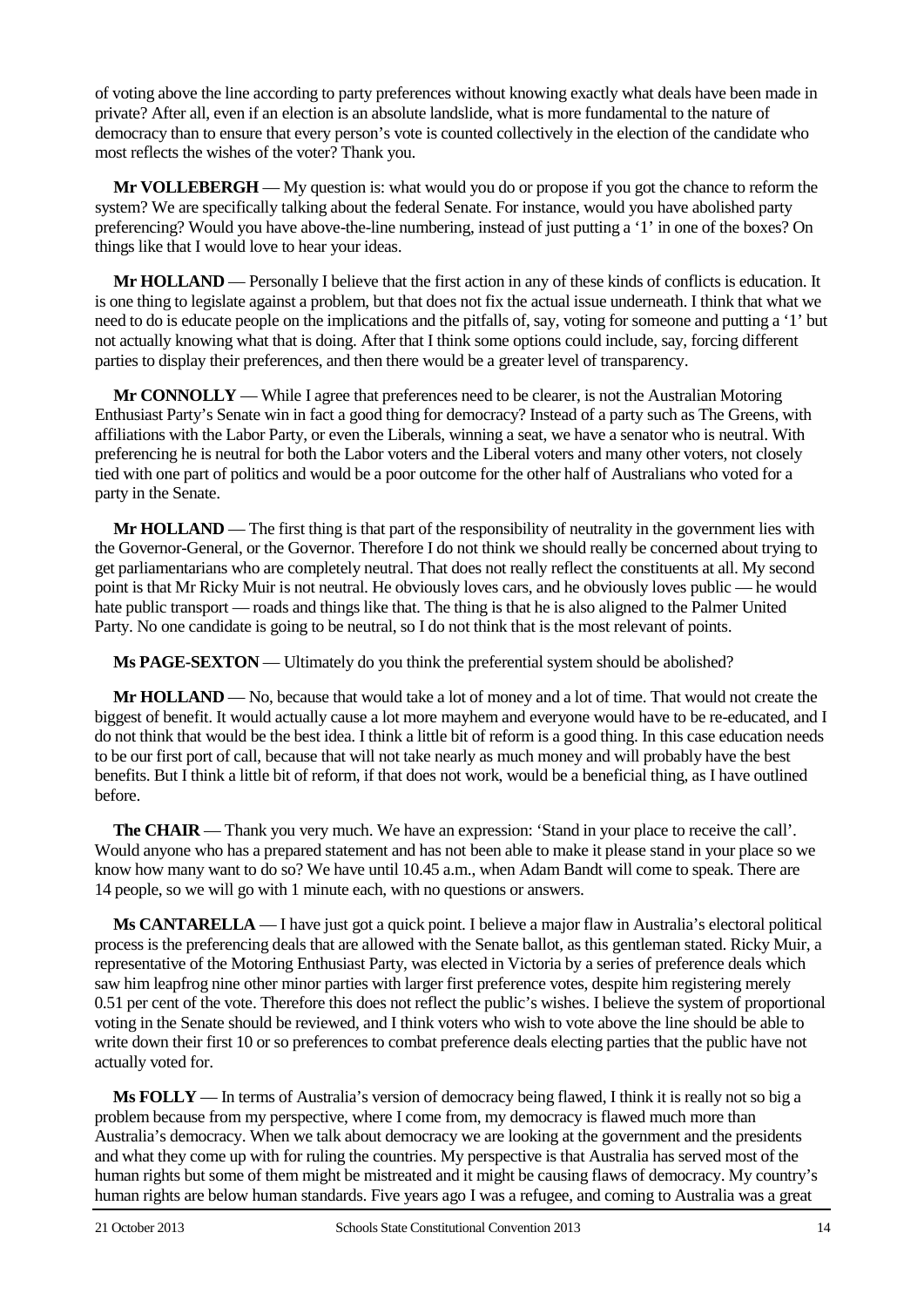opportunity for me. Looking at the opportunities that I have now, they are much more than the opportunities I had before, and to fix this democracy being flawed is just a little thing that Australia has to do. It might cost a lot of money, but if Australia can fix that, that might also make Australia one of the greatest countries in the world.

**The CHAIR** — Thank you. Your time has expired.

**Ms VISWANATHAN** — A free press is a symbol of free people, yet freedom of the press is slowly becoming compromised. Australia is ranked 26th on the Reporters without Borders 2013 press freedom index, behind New Zealand, who placed 8th. In 2013 alone seven media members have been called on to reveal their confidential sources. This shows the lack of uniformity in laws designed to protect journalists and their confidential sources. The majority of journalists are bound by the Journalists' Code of Ethics and cannot reveal their confidential sources nor hand over the information they receive from their confidential sources. So if these seven journalists decided to maintain their ethical obligations, they could face a criminal conviction plus a jail term or a fine. If freedom of the press continues to be compromised, it is our democracy which will be the loser.

**Ms RIORDAN** — We enjoy freedom of speech, association and political views, and this makes us incredibly lucky. But we do have flaws which are inherent in the system. The first is a lack of education. The majority of Australian citizens either do not study democracy or they do it when they are so young that they cannot remember it when the time comes around for them to vote. This means that they cannot articulate the change they want to see in the political system because they simply do not understand it. Furthermore, many Australians do not actually focus on the party that they follow; they simply focus on the leader. Others will cast a donkey vote or choose a very small minority party because they cannot be bothered to vote properly. Finally, Independents have the power to blackmail and position political parties who require their support into endorsing niche policies and highly controversial views which the majority of the Australian population do not follow.

**Mr MA** — Before we debate the flaws of Australian democracy we must recognise that we have a very well-established democracy with freedom of speech and an opportunity for every member of the Australian nation to participate in the country's government. But we also must acknowledge that there is much room for improvement and that we must always continually strive to improve what we have. As Dr Martin pointed out in his keynote address, only 8 per cent of older people are not politically affiliated nor identify themselves with a party while 42 per cent do, and instead they seek to express their views and the issues that they support and champion change through non-electoral politics rather than electoral politics.

**The CHAIR** — Thank you. Your time has expired.

**Mr NEHME** — Members, today we have heard a lot about media and media bias and how it influences our society. From this I would just like to pose two questions. My first one for you to think about is: if society is as impregnable as we suppose it is, is it fit for democracy? Are we fit to have the vote in this case if we are so impregnable by media and external influences? My second question is: is society going to conform to democracy in our current system or should our democracy conform to our social mindset and society as a whole? With these two questions I think a lot of flaws are raised in democracy but also a lot of flaws in society, and I think it is something we should keep in mind throughout the day. Thank you.

**Mr KELLY** — Former Australian Prime Minister Paul Keating once referred to the Australian Senate as 'an unrepresentative swill', but when looking at other political systems it is easy to see why he could also have been referring to them. Much of this has to do with the candidates who put their names forward. Firstly, nobody really knows who the vast majority of these candidates are, what their political views are or even what their party stands for. The second thing is that the vast majority of reputable candidates, who are mostly from the major parties, are white, middle-aged males with a background in law and a connections list that happens to be longer than my arm. The third point is that most people have no idea how the decisions made by these people — whom we do not even know — actually affect our lives. This is especially relevant when we are referring to changes or the maintenance of our constitution, which many people can see only has relevance to High Court judges and people in Canberra. So democracy does have many flaws.

**Ms QIAO** — My comprehension is that democracy is a relative term. There is no absolute democracy just as there is no definite restriction. For example, democracy is freedom, and the freedom of the majority is based on the restriction of the minority. For instance, the freedom of speech is sometimes restricted so that it will not infringe on other civil rights. So the constitution and other laws are not bound by but enhance democracy.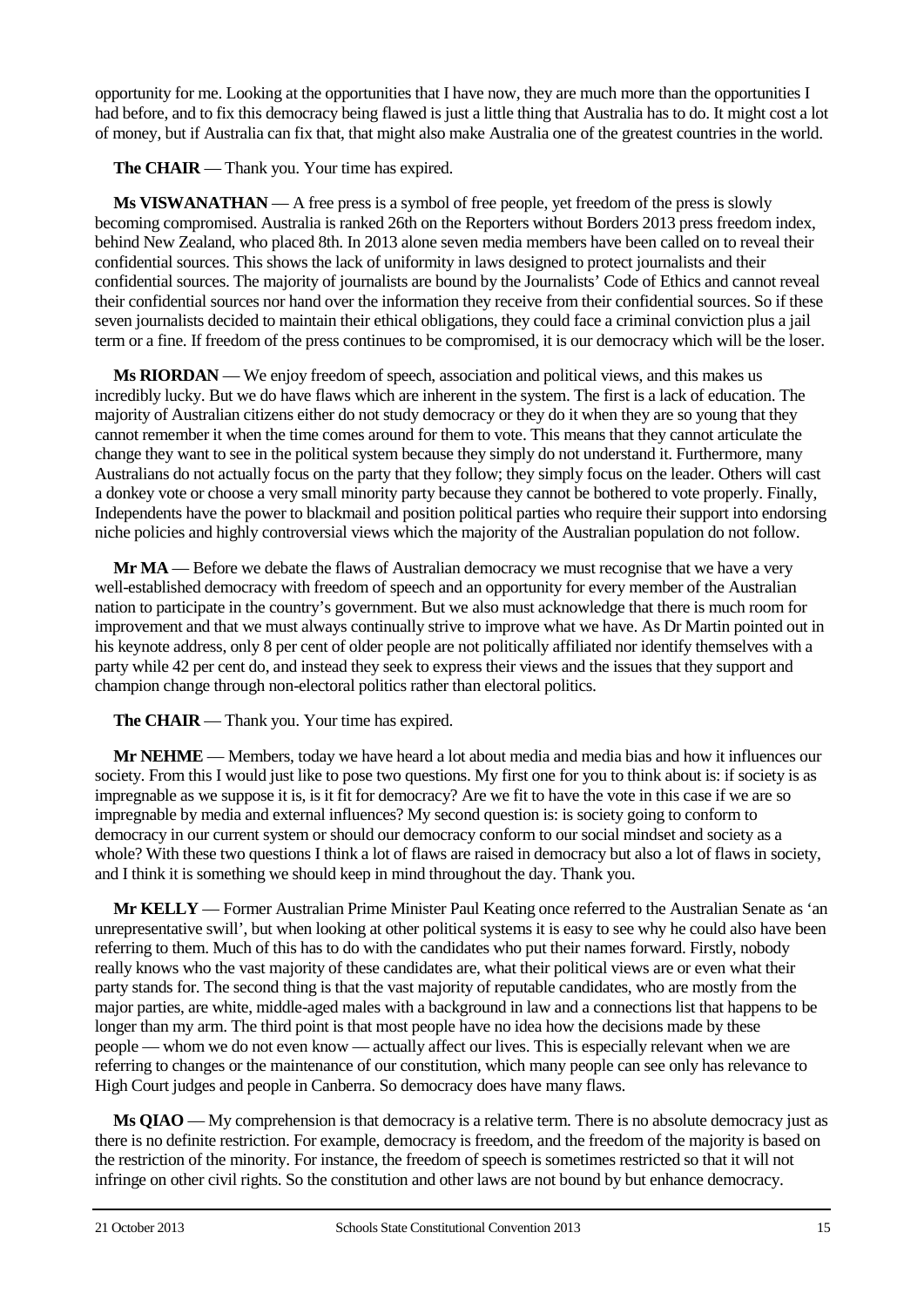Democracy makes sure the pursuit of freedom is extended to its maximum while every citizen's rights are still preserved. Moreover, democracy is about a balance. The other question is about how to reach the balance and how to respect every citizen's civil rights and about reaching a dynamic stability within a nation.

**Ms BYRNE** — We are discussing democracy today, and we must remember that democracy means we all have a say and we all have an influence but there has been this diffusion of responsibility. We are blaming the government and the media, but we need to keep perspective. There are more than just a few people here that we can blame. We have been talking about how we have the freedom of speech. We do not have freedom of speech. We keep saying 'this is our right' but we do not have it. The closest we have is the High Court found us to have the implied right of freedom of political communication, which means that we can say what we want about political matters. This means that this democracy that we are discussing here today is one of the few areas where we can get up and have the freedom to express our thoughts and opinions. So maybe we should take some of the responsibility onto ourselves here. We need to keep in perspective what is going on and everyone who is involved. Rather than looking around trying to point the finger at a few big people, why don't we keep in perspective the issues?

**The CHAIR** — Your time has expired.

**Mr MATERIA** — This issue has been raised a couple of times, but I believe one of the major flaws in Australian democracy is the Australian Senate system, and this is due to unequal representation and a defective voting system. Right now the Senate is divided between states whilst the House of Representatives is divided between electorates across Australia. There is an equal number of voters in each of these electorates. What this stands for is a one-vote, one-value idea which is very prominent in democracy, but in the Senate there is an unequal balance of voters in each Senate electorate which means that if I live in Tasmania and you live in Victoria, my vote is actually 10 times more valuable than your vote. The second point is that it is a defective voting system, because many people choose to vote above the line and go with party preferences, and it denies them the opportunity to — —

**The CHAIR** — Your time has expired.

**Mr MOURELATOS** — We have heard are lot of people talking today about how media is affecting politics. I would like to talk about how consumers are affecting democracy. Today we really complain about how we do not have enough and we want more. Everyone wants the flashiest new iPhones. For example, I have been trying to download *The Walking Dead*, season 4, for the whole week. I really want to know what happens to Glenn; I think he is going to die, but I do not know. It has failed. Am I annoyed? Yes, I am. But do I blame democracy for not being able to download it? No. It is not a flaw in democracy; it is just a minor point that needs to be fixed. Consumerism in our democracy is not flawed; it is a problem we can fix.

I am not going to leave you with an Albert Einstein quote or anything like that. I going to tell you about something that Joss Whedon once said, which was: 'Don't give people what they want. Instead, give them what they need'. We can make everything we want from our needs. Democracy supplies our needs, so we can make it the fundamental basis of our wants.

**Mr HU** — I just want to keep it short and sweet today, because most of what I wanted to say has already been said. Basically we live in a great democracy; we live in a great society. It has served us well for the last 100 or so years, but there are, of course, a few minor flaws that we can fix or look to improve on. First is apathy among voters. A lot of votes are donkey votes. People just fill out the paper with '1, 2, 3, 4, 5, 6, 7, 8, 9, 10'. That can be fixed with education as well as by the media.

The statistic that was mentioned before was 42 per cent of youth voters wanting to vote. That is interesting and shows that civic education is crucial. The preferential structure in the Senate has already been discussed. Finally, democracy is weakened when there is a closer to 50-50 split, as the views of the minority — even though it is still a minority — are ignored. That being said, democracy has served us well, and with a little bit of tinkering and some small changes we can make it even better.

**Mr HELLER** — The meaning of the word 'democracy' is well known — people power, or government by the people, for the people and of the people, as Abraham Lincoln famously said. On the other hand, democracy as a concept is not as easily defined. As Oscar Wilde proclaimed: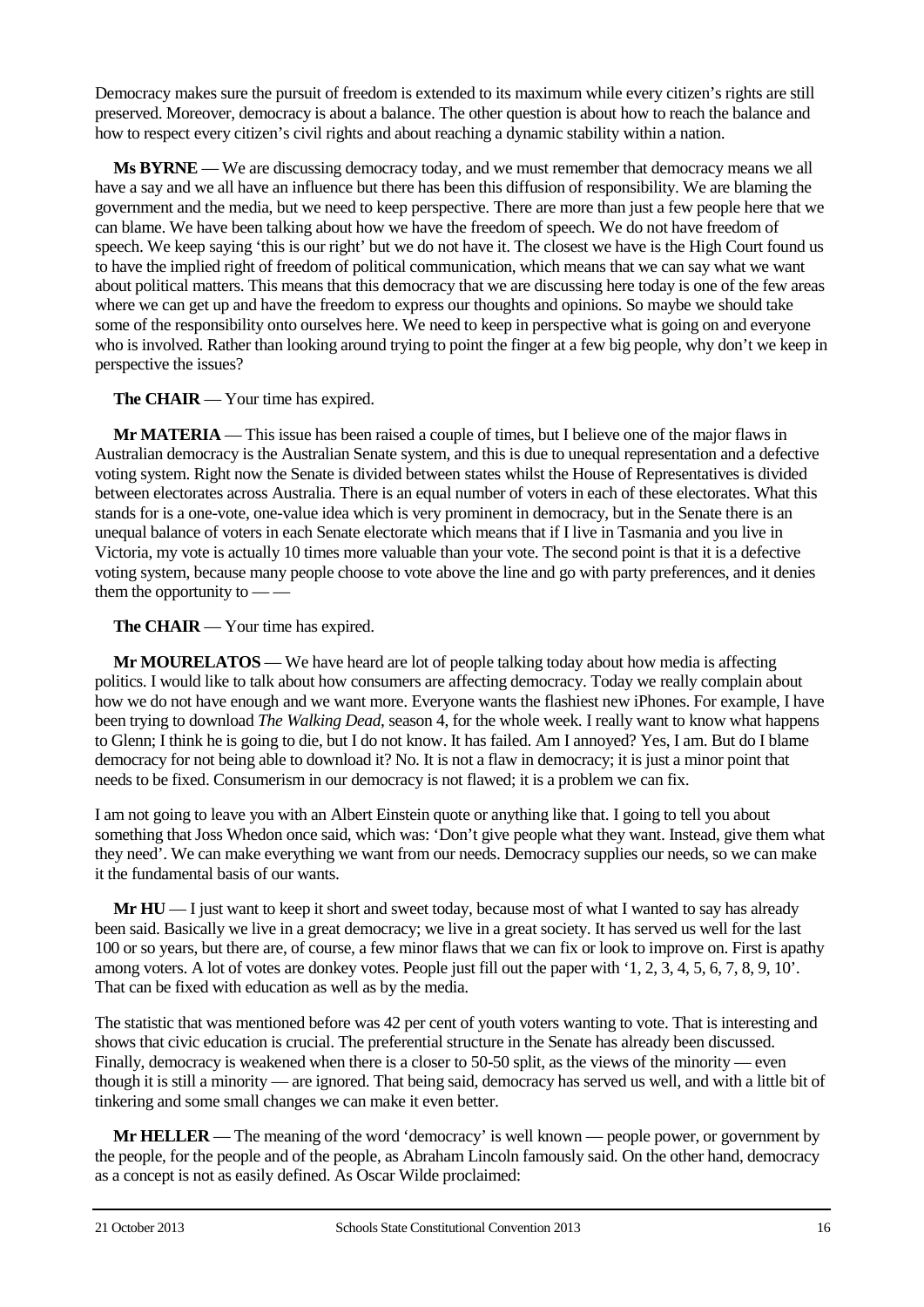Democracy means simply the bludgeoning of the people by the people for the people.

American journalist H. L. Mencken stated:

Democracy is the theory that the common people know what they want and deserve to get it good and hard.

More seriously, the Museum of Australian Democracy outlines four elements of a liberal democracy which we believe can be used as mateship criteria to assess our system of politics: legitimacy of authority, justice, freedom and the definition and limitation of power. Another important criterion should be added to this list, and that is the commitment to recognising and respecting human rights. After considering these criteria we believe Australian democracy is definitely flawed, especially considering the unrealistic but — —

**The CHAIR** — Your time has expired.

**Mr MICALLEF** — I am here today to address a major flaw in the Australian democratic system. The people who run the country are not in fact the coalition government members that people voted for. Rather it is a select group of multinational CEOs who influence politicians. During the campaign process the Liberal Party pledged to look after the Great Barrier Reef and implement a plan called Reef 2050 to help sustain the world heritage-listed site. Once elected, the Liberals swayed towards what was better for the economy, and as a result 3 million cubic metres of coral will be destroyed to make way for the world's largest coal export terminal.

Many of you may wonder why an issue like this has not been publicised. It is predominantly because one company controls 70 per cent of what Australians read every day. If you look back on federal elections in the last 25 years, you see that every government that has been elected has been heavily favoured by Rupert Murdoch's News Ltd. Clive Palmer, a mining magnate who has a net worth of \$895 million, founded the Palmer United Party — —

**The CHAIR** — Your time has expired. Thank you, each and every one of you who has participated in our first session. It was amazing. I was sitting here wanting to debate with you and wanting to raise points. It was terrific, and I am looking forward to this afternoon when we will really get into the debating. Now it gives me great pleasure to welcome our guest speaker, Adam Bandt.

Adam Bandt is the Australian Greens deputy leader and the federal member for Melbourne. Adam has portfolio responsibilities for employment and workplace relations, industrial innovation, science and research, high-speed rail, parliamentary reform, emergency services and assisting the Greens Leader, Christine Milne, on climate change and energy. Before becoming an MP, Adam worked as a public interest lawyer representing some of Melbourne's lowest paid workers including outworkers in the clothing industry. I am surprised you have time to sleep, Adam. Delegates, I give you Adam Bandt.

**Mr BANDT** (Federal member for Melbourne) — Thanks very much. It is great to be here with you in my electorate of Melbourne, the only Greens-represented electorate in the country. We have 20 minutes, and I am hoping to speak for about 10, and then we can have some time for discussions. Like your Chair here today, it was great to sit here and listen to what people have been saying. There are some pretty interesting ideas, and I look forward to debating some of them with you for a little while at least.

I want to suggest to you that what is flawed about democracy in Australia is that we do not have enough of it not enough in the decisions that affect our future and particularly affect you in the way you are living your lives now and the kind of society you are going to inherit when we move on and leave it for you. Not enough of those decisions are being made in a democratic manner. As someone who sits in the federal Parliament, I want to suggest to you that powerful interests in this country outside of Parliament, but now as we have heard some of them stepping inside the Parliament, have far too much say over the direction of this country.

I have seen it happen a number of times — the pokies debate, for example. We know that pokies cause an enormous amount of harm right across the country. As you go out today you may see some rock posters up around Melbourne pointing out that pokies in Victoria cost average Victorians over \$1 billion a year. People can lose up to \$1200 an hour on pokie machines, and every survey done suggests that people right across the country want to see action taken on the harm that is caused by problem gambling. And yet when it comes to Parliament and the opportunity to have some significant reform in that area, Parliament has been found wanting.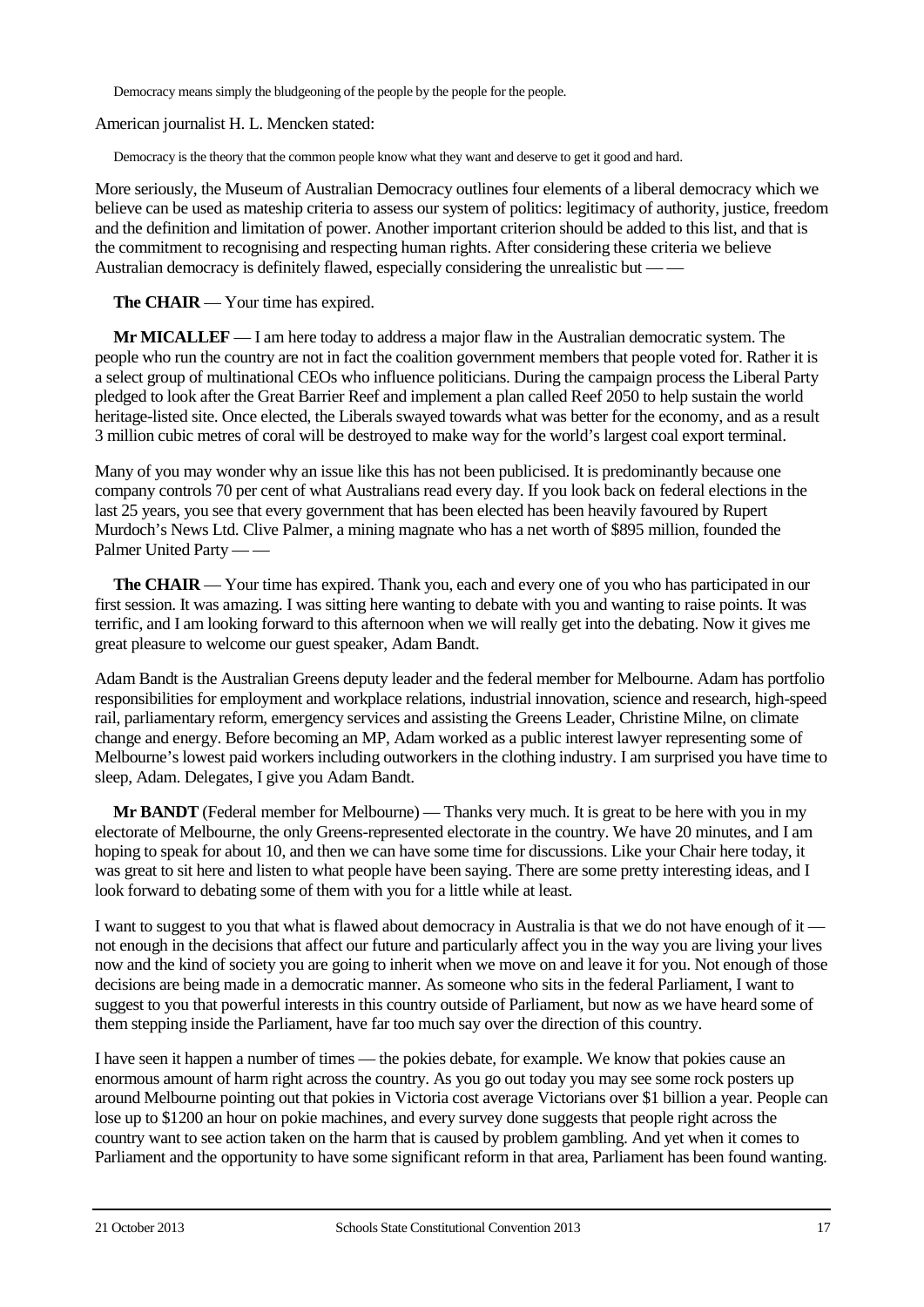Part of the reason that decisions to protect people from the harms of problem gambling have not been able to be made in Parliament, and we have not been able to pass laws despite the fact that the previous government promised Andrew Wilkie, the Independent from Tasmania, in writing that it would take action, is because of the power of the gaming industry and the pokies lobby. The pokies lobby is able to come to town and patrol the corridors of Parliament and say to members of Parliament, 'If you vote a certain way, we will go out and run campaigns against you in your electorate. If you vote a certain way, we will make sure your party does not get donations from us in the lead-up to the next election'. As a result, despite the fact that the Australian population wants Parliament to take action on poker machines, for example, that did not happen in the last Parliament.

We see it with the mining tax. The minerals that are in the ground in this country are owned by the Australian people. We only get to dig them up and sell them off once. Once they are gone, they are gone. The former Treasury secretary, a guy called Ken Henry, said to the government and to the Australian people, 'We need a proper mining tax in this country so that we can get a proper return from the things that we are only able to dig up and sell off once. That will allow us to set up the Australian economy for when the rest of the world tells us to stop digging. It will mean there is money to fund schools, hospitals and the infrastructure we need for the future, like high-speed rail on our east coast'. What happened? When the government brought the proposal to the Parliament and to the people, the mining industry came to town and for \$26 million in advertising campaigns it not only changed the Prime Minister and got rid of Kevin Rudd the first time around, but it managed to write itself out of having to pay an enormous amount of tax.

One estimate has said that as a result of that campaign that was run by the mining industry the Australian public purse is somewhere in the order of \$100 billion worse off over a decade; that is \$10 billion a year. When governments cannot get that money from the mining industry, for example, then they have two choices: they can either start cutting services, as we are finding out with universities losing money and university students being asked to go into more debt, or they can raise taxes that the rest of us have to pay, which is why we are seeing a discussion at the moment about how maybe the GST should apply to food — that maybe we should extend it and raise the rate of it. As a result of a very powerful section of Australian society that represents a small number of people coming to town and running an advertising campaign, they changed the decision and influenced the decision that Parliament was able to make.

You can see it with housing. There is a report in the paper today that suggests that the commonwealth government gives more assistance in housing to people who already own homes and to people who are investing than they do to people who are trying to get into the housing market for the first time or that they do to renters. In other words, people like you in the next couple of years may be looking to either rent or buy your first homes and will get less support from the government than people who are already in the housing market and already own a home. Again, you have to wonder whether that is fair and whether it accurately represents what the people want.

So I think that the Australian system of democracy is only flawed in that we do not have enough of it and not enough decisions are being made by the elected representatives of the people. One way we could fix that is to perhaps extend it. One thing that I think should be debated is whether we should lower the voting age so that for people aged 16 to 18 it is optional as to whether they vote. So it is not compulsory, but for those people who are 16 to 18 years old and are interested, you could go and vote if you felt like it, but you would not get a fine if you did not. If we did that, I think one of the things that it would force parliamentarians, politicians and political parties to do is to pay greater attention to what young people actually want, because then they would be forced to compete for your votes as well, not just for those of the people who are already inside the system. We would certainly be closer to things like marriage equality in this country if younger people had greater rights to vote.

The last thing I suggest in terms of the way that we could extend it is that I think it is important that we make sure that democracy is something that does not just happen at elections but happens in between elections as well. A lot of people that I have spoken to during my election campaigns in Melbourne have said they do not even understand what the point is of voting because they see no connection between politics and their everyday lives. I guess if all you knew about politics was what you read in the newspapers, especially during the last period of government where the front page of the paper every day was about leadership struggles or people talking about themselves and being internally focused, you might start to think there is nothing in it for you and it is far better to just focus on improving one's own life outside of the systems of government and systems of democracy. I think that is quite dangerous, because if we go for another generation or two of people saying there is nothing in it for them in politics, then politicians are going to become even more disconnected from the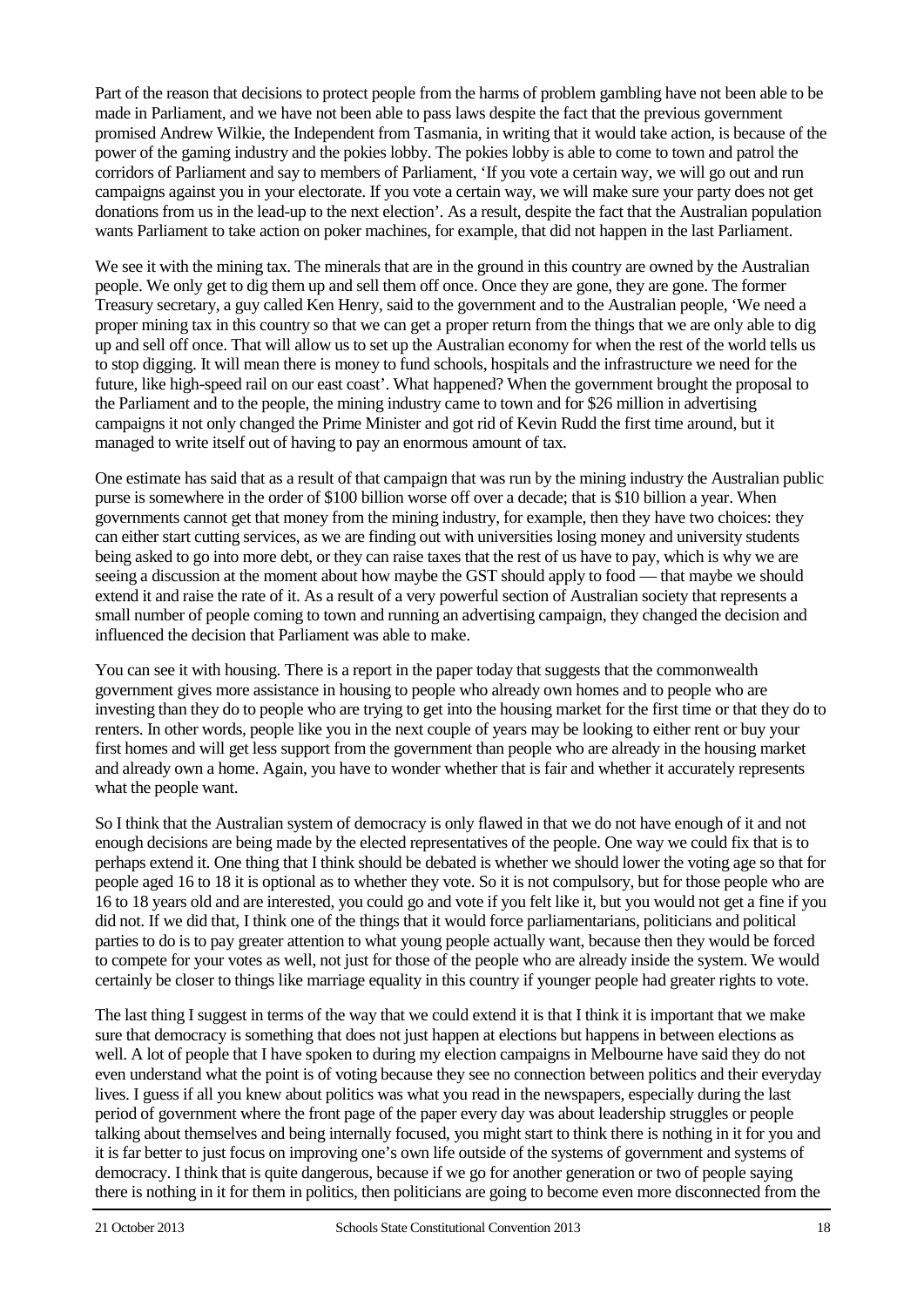people, and they are going to start making decisions that are going to more harshly impact on people. One thing we need to do is reinvigorate the democratic spirit and make sure that in between elections people understand that they can have a say in what happens to them.

My office and our approach that we take as the Greens is that we have four key pillars: peace and non-violence, environmental sustainability, social justice and grass roots democracy. For us that is about practising what we preach, and that means our door is always open for people and especially for young people to get involved in the campaigns that we run on a day-to-day basis. We are doing some at the moment, for example, around the east–west tunnel. If more people felt closer to their members of Parliament and more able to actively influence decisions that were affecting them, we might see a bit of a turnaround in this disconnect that people are feeling from politics. This is not an exercise in trying to get people to trust politicians more — that is a losing game; I think we rate lower than used car salesman when it comes to trust — but it is about people understanding that politics is about them and about their everyday lives. I think we need to make sure that we turn around that disconnect.

To conclude, and I think we have about 10 minutes, as we go into the future, as inequality rises and the gap between the rich and the poor grows and as we have to tackle dangerous runaway climate change that can see a lot of people subjected to a lot of hardship, we need more democracy and not less. It is probably going to be up to all of you to make sure that it happens, and we will do what we can to help along the way.

**The CHAIR** — We are going to open up for 10 minutes. You can ask for clarification, you can ask a question or you can debate if you like.

**Ms EVANGELISTA** — I know a lot of people who wanted to vote for the Greens, whose values and ideals align with Greens values, but they did not; they voted Labor instead, not because they have the same values but as a preventative measure of not voting for the Liberals. How do you propose we change this so that it is not just between the Liberals and Labor, and we are not just voting to keep one party out but we are voting for the party we want instead?

**Mr BANDT** — I would say a couple of things. By putting the Greens into the Parliament, by the people of Melbourne voting for me back in 2010, we achieved an enormous amount. As an example of that, immediately after the election we found ourselves with the balance of power. It is not every day you wake up and find voicemail messages from Julia Gillard and Tony Abbott on your phone, with both of them wanting to be your friend and talk to you very urgently. We were able to sit down with the Prime Minister, Julia Gillard, and say, 'Yes, we will support you, but we want a number of things. We want action on climate change'. One of the other things I am quite proud of is that from the start of next year parents will be able to take their kids under the age of 18 to the dentist, or kids will be able to use their Medicare card to get Medicare-funded dental care. That is something that happened because we had the Greens in the Parliament. We could keep Tony Abbott out and get some good things done.

Our job as the Greens is to explain to people that when you vote for the Greens, you do not just get someone voicing the values that you want; we get things done as well. Far more often than I had expected when I went in, I saw the Greens and some Independents over on one side and Labor and Liberal voting together on the other side on things like cutting the single parent payment, for example, or cutting funding to university.

To me, it is bad to have Tony Abbott there, but it is also bad to have Tony Abbott's policies implemented by Labor. It does not matter who implements them; they are bad policies. I would say that the only way you are going to keep Tony Abbott out and stop his policies getting implemented is by voting Green. If there is one lesson from the last election, it is that perhaps we need to do a better job at explaining that to people. But people in Melbourne voted for us.

# **The CHAIR** — Thank you.

**Ms RIORDAN** — I voted this year, and I agree with many of the Greens policies, because they focus on human rights and social issues, which I think is really important. But unfortunately older generations tend to view me as being quite idealistic, and they say, 'Oh, yes, social and human rights — whoo hoo! It sounds really fun'. They are more focused on the bottom line. My question is: how are the Greens going to use the media to highlight Australia's human rights and international law violations, inject some more social empathy into our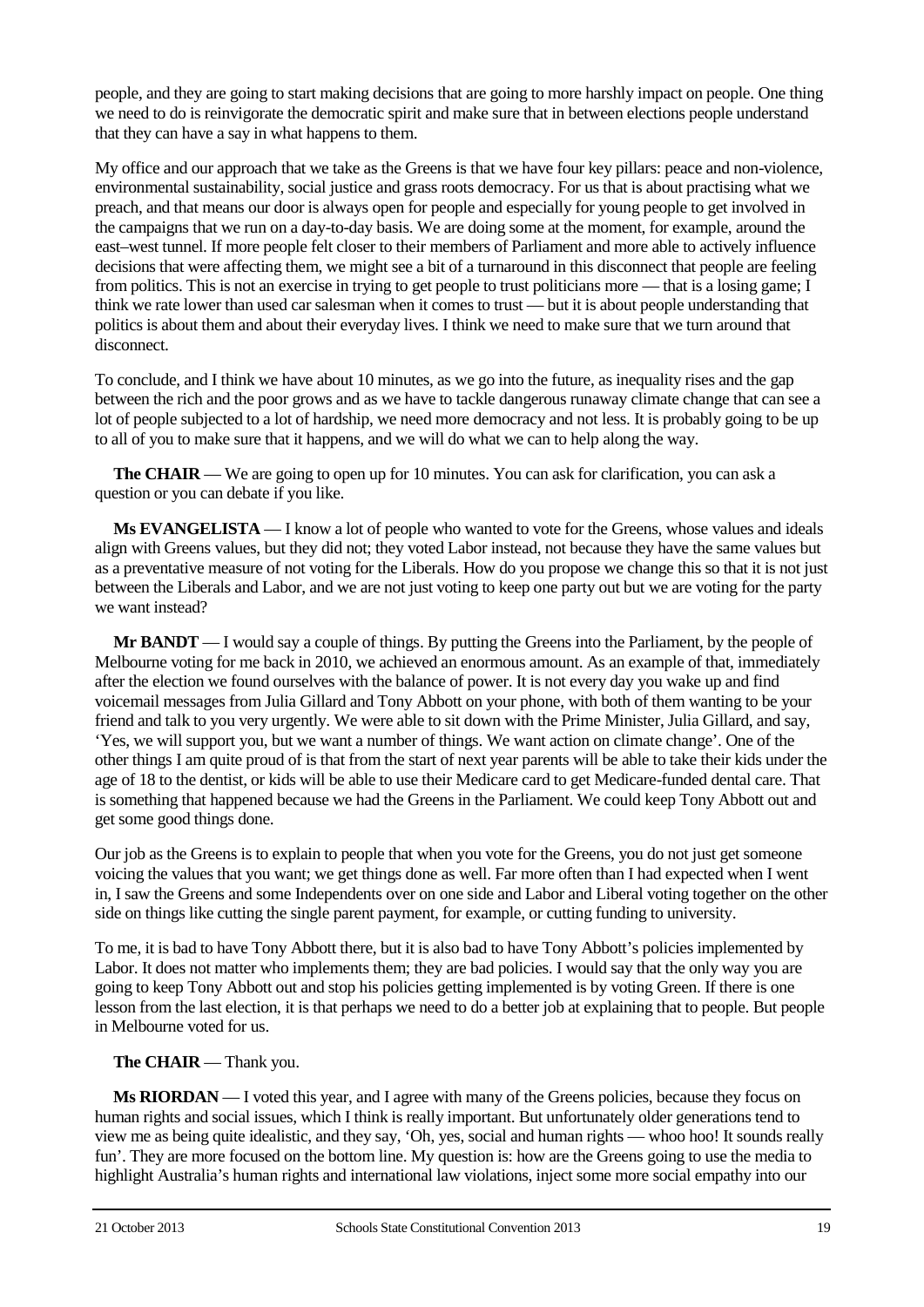society and encourage the older voters — unfortunately most of us here cannot vote — to vote for the Greens because of these social issues?

**Mr BANDT** — You should not underestimate the impact you can have on how your parents and older people around you vote. They listen to you, believe it or not. One of the political parties in Germany, I think it was the Pirate Party when it ran a couple of years ago, had billboards up that just said, 'Ask your kids why they are voting for the Pirates'. That was their slogan. I think that the conversations that you have with people around the dinner table and at home can change the way people vote. My fiancée's mum voted Liberal all her life, until my fiancée, when she was at high school, started getting involved in the refugee campaign, and now her mum has just completely changed 180 degrees. So do not underestimate how powerful you are.

**Mr MOONEY** — I voted in this election and I voted Labor. What I found in the election was that there were two different sorts of issues that people would tend to vote on. They would vote on the economy or they would vote on social issues. With people voting for two different sorts of issues, social policies such as voluntary euthanasia or same-sex marriage often are not supported in Parliament.

**The CHAIR** — What is your question?

**Mr MOONEY** — My question is: do you support the Swiss system in which a people's petition can be taken to a referendum so that people can vote on a social issue or do you support more grassroots representation in which people join their local political party and try to influence members of their political party on how they vote on a certain issue?

**Mr BANDT** — I think that as MPs we should be able to walk and chew gum at the same time and in Parliament we should be able to debate the social and the economic issues. For example, debating something like equal marriage and passing laws around that does not preclude debating how we have a strong and cleaner economy.

On some of the more general issues, in Germany, where they have a different electoral system from ours, they have had the wisdom to have Greens forming their federal government in some form or another on and off for periods going back 20 years. They are a shining light in the current financial crisis and their GDP is going up but their energy use is going down. They have 382 000 jobs in their renewable energy sector, which is 102 000 in Australian terms or, to put that in context, more than twice as many as in coalmining, oil and gas combined. I think one of the things that the Greens need to do is make people understand is that dealing with climate change means having a clean economy and a caring society. We have to put forward a vision that enables us to get to both, so that people are not feeling that they have to choose between one or the other.

**Mr BURKE** — As you can probably tell by the accent, I am American. Where I come from, we have the primary vote where people who want to be candidates for an electorate will try to get party members to support them by voicing specific things that they stand for within their party. Obviously in Australia people in any party who run for election are decided by preselection. Recently we saw that Kevin Rudd had changed the voting system so that for the first time Labor members could have 50 per cent of the say in electing the Labor leader. You said that the Greens are very committed to grassroots democracy. Do you think it would be a good thing if the Greens party or all parties had a primary election which gave the people more of a say?

**Mr BANDT** — There are a lot of things about the US that I like but some that I do not. With all due respect to you and your country, there are a number of ways in which I do not want Australia to become like the United States. One is in respect of the health system, in which the amount of treatment you get depends on the size of your wallet. Another is in respect of guns and a third is in respect of politics. I think part of the problem with the US system — it is not necessarily connected with the primaries, but I think there is a connection — is that, again, you need an enormous amount of money to be able to run those primary races right across the country. You do not get past go to become the President of the United States unless you can count on having a couple of a hundred million dollars being put aside into your campaign.

I think one of the good things about Australia is that we have a system that for smaller parties and Independents you are probably in with a chance — not the same as in Germany, say, but at least you are in with a chance. In the Greens, we have a very strong membership-driven system. Our membership gets to determine our policies and already gets to preselect all the candidates. There is no central body coming in over the top of them. I think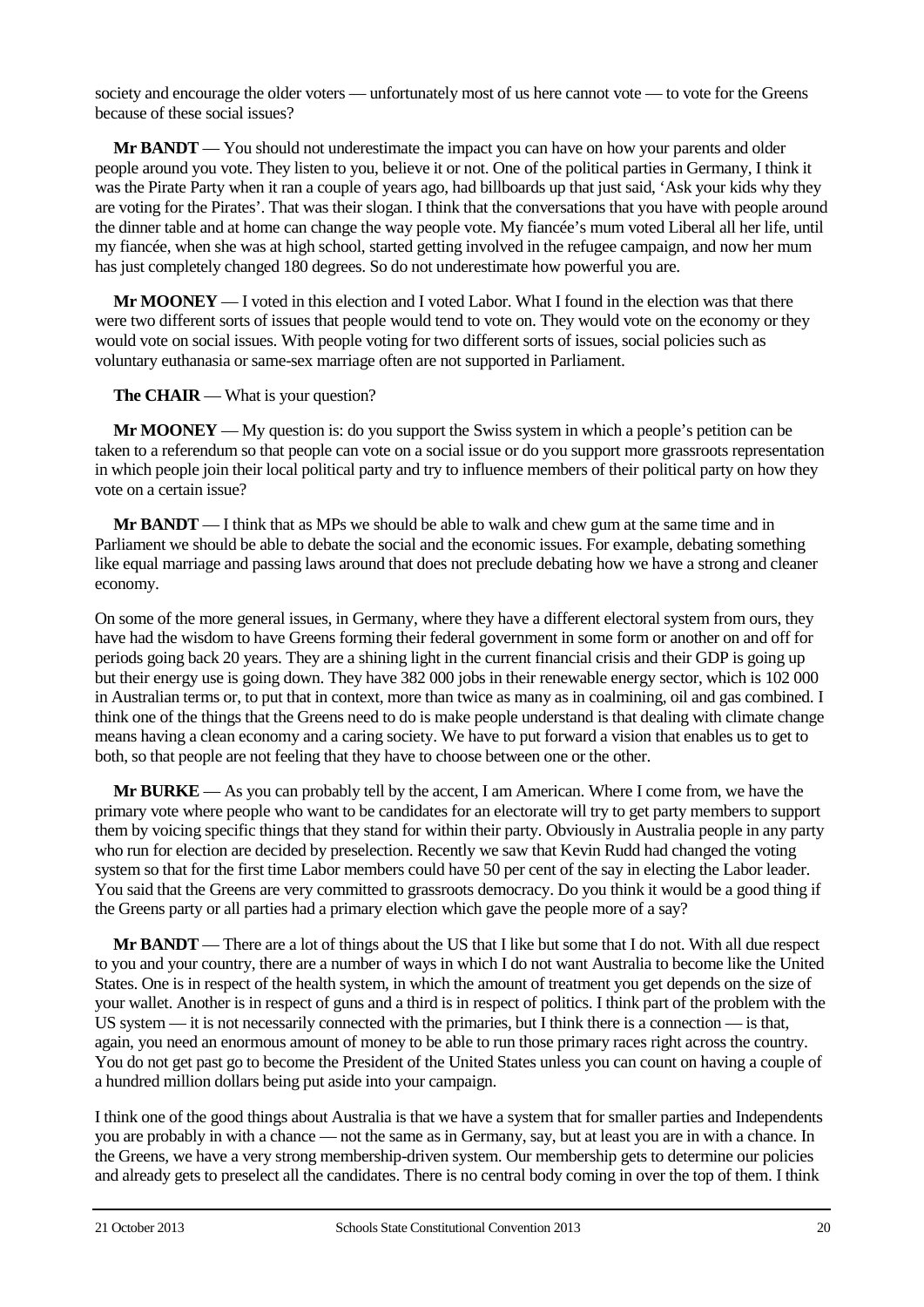that has worked pretty well. We have not had the problems that the others have had. I have an open mind but when people say our politics should be more like those in the US, I kind of freak out a bit.

**The CHAIR** — There are far more hands going up. I am sorry, but we have to stop now. Adam, thank you very much.

# *Delegates applauding.*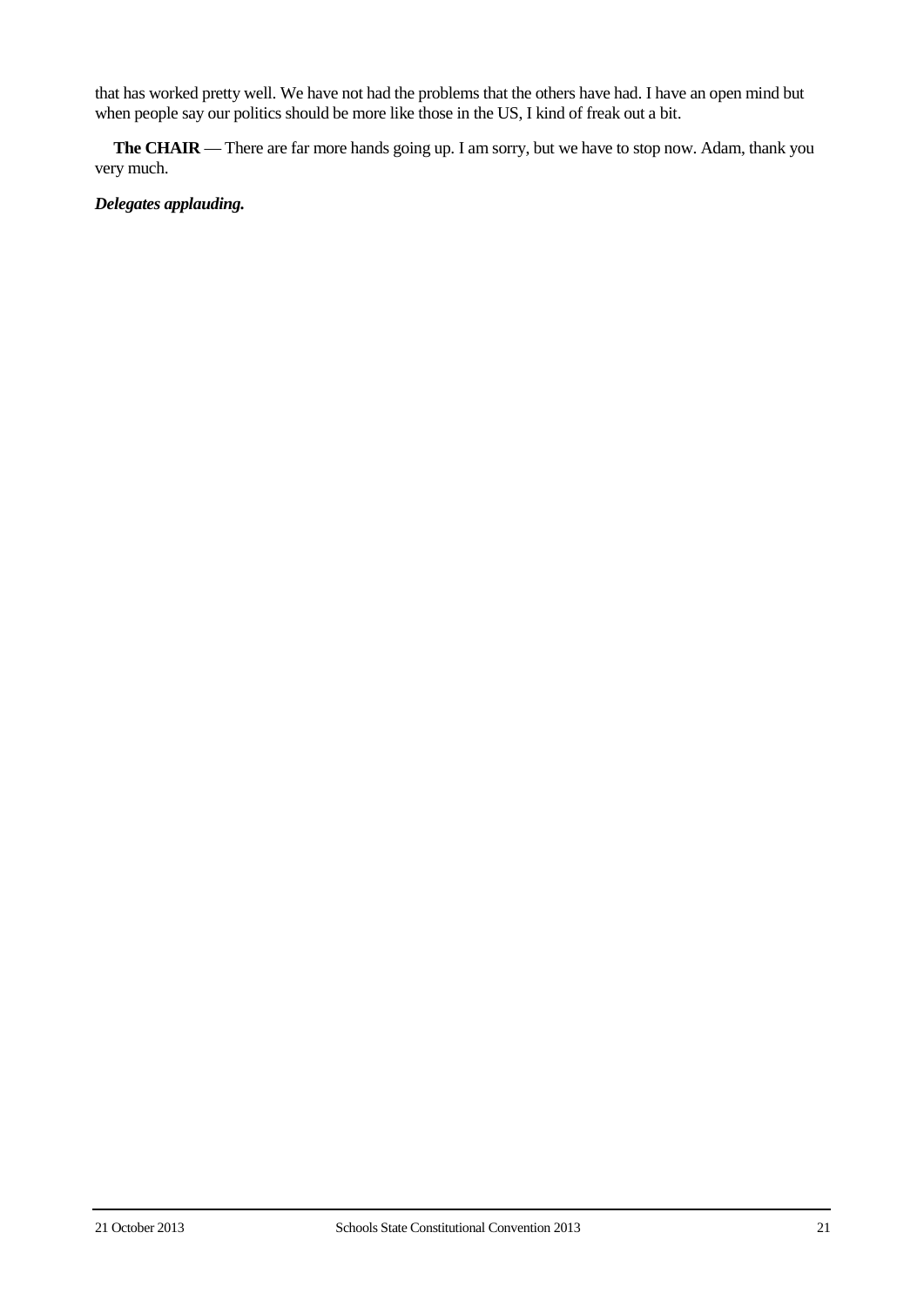## **REPORTING SESSION**

**The CHAIR** (Mrs Fyffe) — Now we are going to move to the reporting session. Each group will have 2 minutes to do their report. We only have till 2 o'clock. You can, if you need a point of clarification, at the end of each report put your hand up, and I will call you — but please, only points of clarification if you do not understand. Otherwise we are going to eat into the soapbox segment, which is probably what you want to do more than any of the others. I call on group 1 to make their report.

# **Group 1**

**Ms van PLETZEN** — Good afternoon, Delegates. Our group discussed the government responsibility of recognising the youth present in our Australian democracy. As part of the stimulation of the Australian political environment we propose to lower the voting age to 16. However, voting will not be compulsory. This action will be supported by the introduction to the school curriculum of a mandatory civic responsibility class. This course will inform students of the political climate as well as educate them about the important structures of the government and how the political process is implemented in our democracy. It is our hope that this mandatory education program will help Australian youth to cultivate a deeper understanding of how politics works and support them in forming their individual views.

We see political understanding as an important skill and knowledge set, equivalent to mathematics, English and other classes in school, as politics affects everyone, and all citizens should feel that they have an intimate relationship with their political views. This education program will be initiated so that when young students are introduced to their voting responsibilities, hopefully at age 16, they are able to make well-informed and well-educated decisions in reference to the democratic election process. As voting ages are lowered, we believe that this in turn will encourage the presence of youth views and values in our Parliament.

# **Group 2**

**Mr ANDERSON** — In our group discussion we focused primarily on the sub-topic of addressing human rights, and under that we spoke mostly about the question of what sort of recognition Indigenous people should be given in the constitution and more specifically in the Parliament — whether they should be given, for instance, a certain quota of seats for which only Indigenous people can run. The conclusion we came to ultimately was that, yes, they should.

We came to this conclusion on the basis of two major justifications. The first is to do with the party structure which currently exists in Australian politics. The issue we saw was that with having the major parties as we do, they are constantly in the chase — in the running — for the majority vote. As a result, the minority issues, as they might be termed — for instance, Indigenous welfare, which applies directly only to the 2 per cent of the population who are Indigenous — we fear often get overlooked. We felt that, for a start, by having permanent seats for Indigenous members in the lower house and in the Senate, we would really be bringing to the fore in everyone's mind in Australia — and, importantly, in parliamentarians' minds — the issue of Indigenous welfare, as that is frequently overlooked. We feel that this would help to place more emphasis on it.

The second justification we came up with for having permanent Indigenous seats in the Parliament is a historical reason. The fact that over the last 113 years since Federation no government has been able to come up with a conclusive solution to the deficit in Indigenous welfare standards is to us a justification for more drastic means to be implemented, and we think those drastic means should be permanent representation in Parliament.

**Mr VOLLEBERGH** — My point of clarification is on this idea of a select number of seats that only Aboriginal people could run for. Who would be able to vote on it? Would it be everyone or just Aboriginal people?

# **The CHAIR** — A very good point.

**Mr ANDERSON** — That is a really good point. Thanks, Alex. We had quite a bit of debate about that. In New Zealand I think it is only the Maoris who can vote for Maori seats. We did not really come to a conclusive decision, but we thought what would be best would probably be to have each state or territory have a quota of Indigenous seats and to have everybody in that state or territory vote for those seats so long as it is an Indigenous candidate.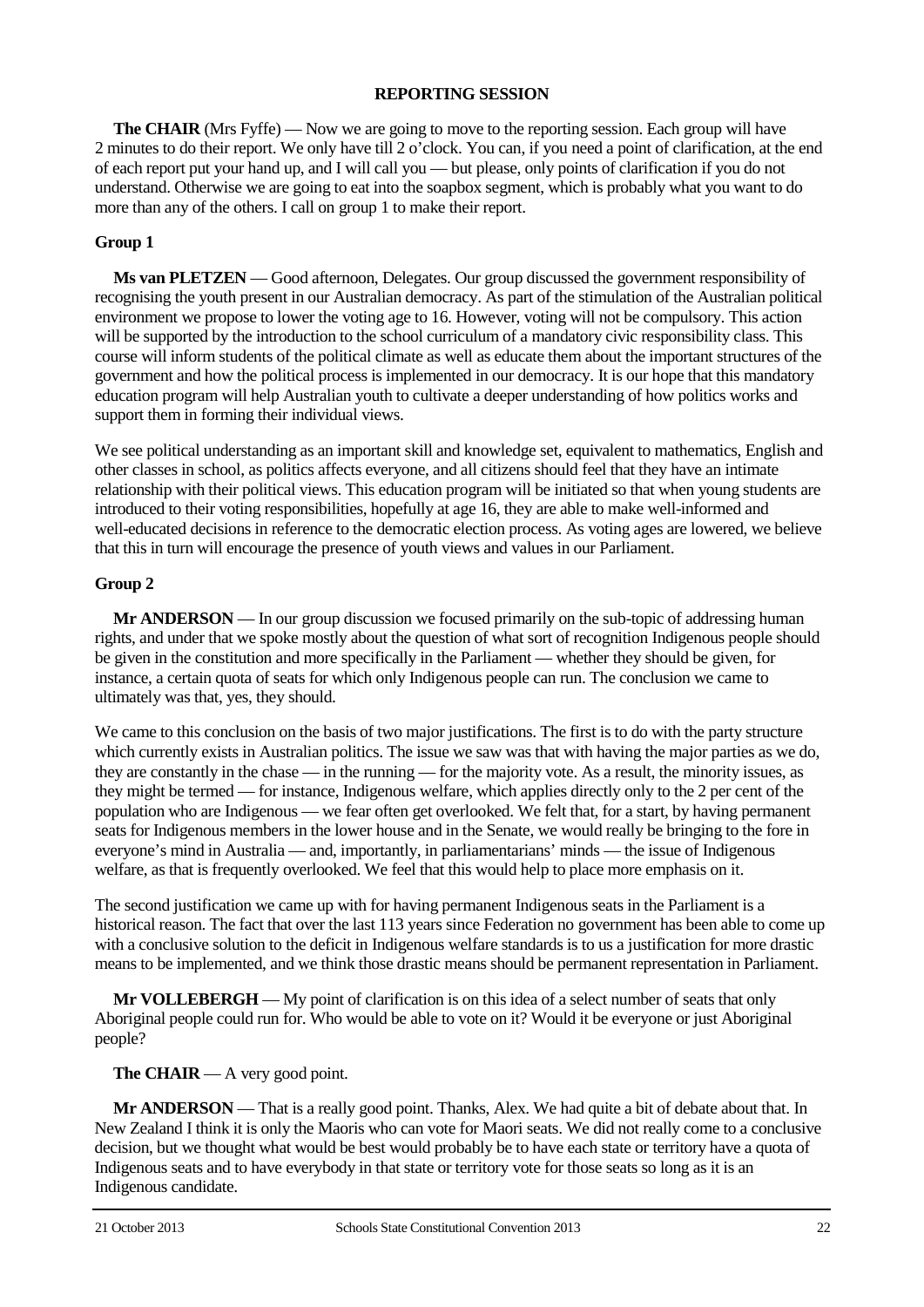# **Group 3**

**Mr HOLLAND** — In response to the point 'Is Australia's version of democracy flawed?', group 3 believes that while Australia's democracy is quite good and an exemplary form of government, we feel that it has a couple of flaws. We feel that all these flaws can be addressed through one simple program: FEAR — federal election allostatic revolution — which is an independent watchdog that will implement an aggressive form of education reform primarily in the national curriculum. It will be primarily made for years 7 to 10, by the end of which there will be a greater level of education between those year levels that will make them more equipped to deal with the compulsory elections from then on.

We feel that with that level of education there will be no need for, say, mandatory seats. We will be able to communicate the importance of equal representation in the Parliament, and through education we can circumvent the need for legislation to be made and thus make a much better impact on our young people. We feel that through the use of FEAR we can then comfortably lower the voting age to 16 instead of 18. That is because people will be more educated, and the problem of impressionability will not be an issue anymore.

**Mr HU** — I was just wondering if voting for 16 to 18-year-olds would be compulsory or non-compulsory.

**Mr HOLLAND** — Group 3 has theorised that it would still be non-compulsory, and there would still be an option whether the students felt so inclined.

# **Group 4**

**Mr LUONG** — I am here to talk about democracy and why it is flawed. Let us be frank: democracy is flawed, and Australia's version even more so. A way to remedy this issue is through education. Our group proposes a civics class from years prep to 12. This class will act as a compulsory class, similar to that of English. What we attempt to achieve in this is to educate young people so that they grow up to be intelligent, politically minded and literate adults who vote in terms of their own opinions and are not influenced by that of the media. This class will discuss the political system in Australia, how to vote, how to get involved in political debates, the media and its influence in Australia and teach young people how to think for themselves self-determination, if you will.

Schools will need to increase their involvement in student life. For this to happen, more events such as this debating and the model UN — will need to be implemented to allow students to voice their opinions on a stage other than their school. This allows them to have their opinions challenged by other people, creating an ability to discern right from wrong. This class also allows for teachers to create a sense of neutrality in terms of discussion, where all opinions are welcome, allowing for the students to grow up and vote and be able to discuss and debate Australia-wide why they vote for a certain party.

**Ms SIDWELL** — To clarify, do you want to engage prep students in a specific class about politics when they can barely write their own names?

**Mr LUONG** — We specifically discussed this in our group. What we plan to do with this class is increase the complexity as students age. This would allow them to be eased into such ideas as ethics and political systems. This way they are not overwhelmed from an early age, and when they get to year 12 — near the end of their schooling — they are able to become intelligent adults in Australia.

# **Group 5**

**Mr LIM** — One aspect that we looked at of why the Australian version of democracy is flawed is the representation. We decided that each state and territory should have equal representation in the Senate. This would mean that the Northern Territory and the ACT would go from having 2 representatives in the Senate to having 12, just like a state. Because the Northern Territory has a strong Indigenous population, this would ensure that their human rights are being looked after and that their values are also being represented in the Senate.

We also looked at awareness and education. Once we have equal representation, we can work on building equal awareness. We also made the point that increasing representation also hinders the principle of responsible government — that is, you are serving the majority and not the minority.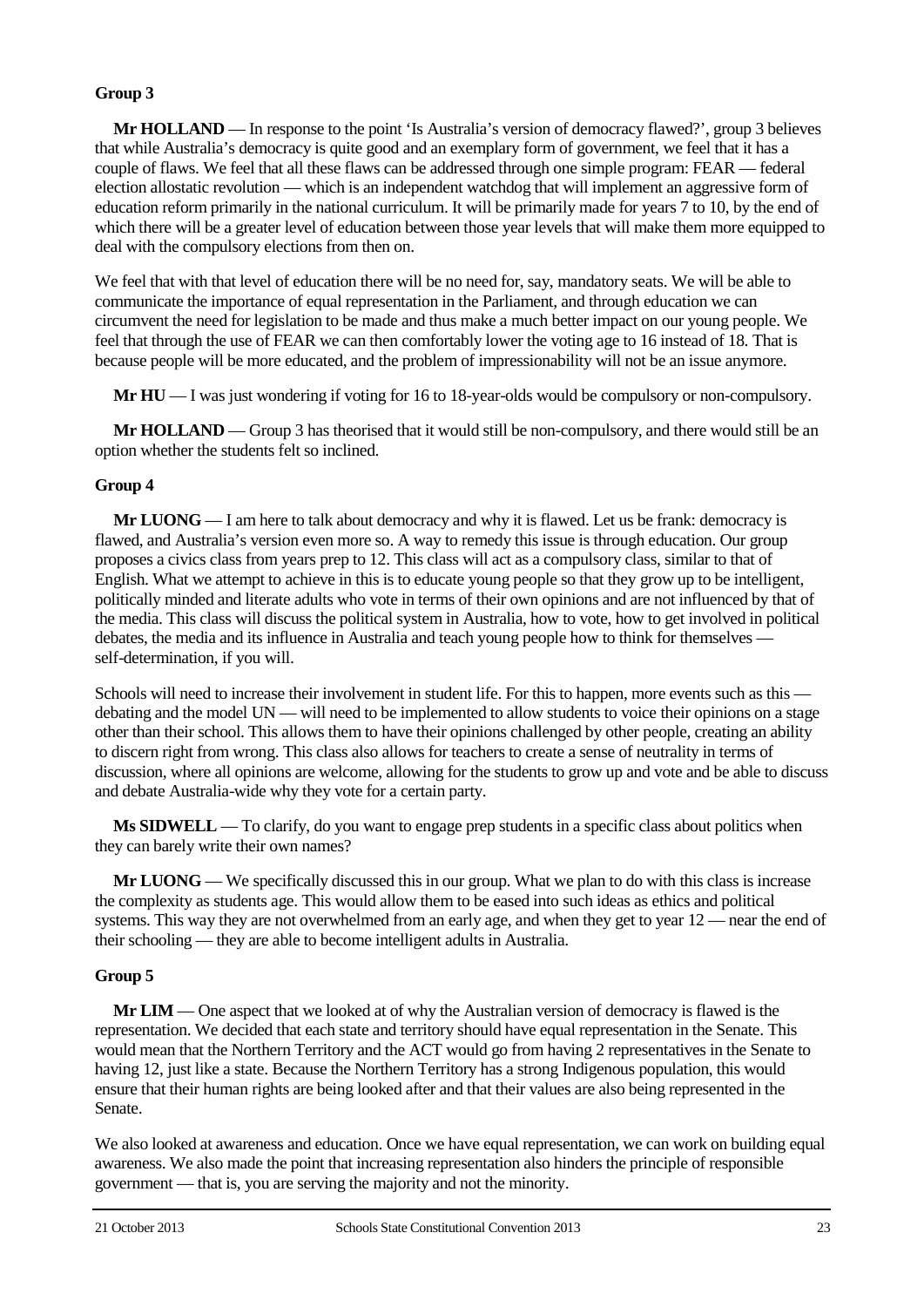On education, we looked at the 2015 new national curriculum, which includes civic education being implemented in primary schools. This implementation would be a three-month program in the lead-up to or prior to an election which would educate all voters, in both federal and state elections. It would address how to vote, who you are voting for and the implications of your vote.

**Mr MOURELATOS** — You stated you want to implement education to different areas in Australia, and you said you want to implement it in the Northern Territory because there are lots of communities there. A lot of communities have children who do not attend school there. How are you going to tackle getting the political education out to them?

**Mr LIM** — We did look at evaluating it from a policy perspective — that is, the policy-maker — but that is a problem. The best way to effect change is through a setting, so a school-based setting would be the best because change for the future generation happens through children.

# **Group 6**

**Mr FERGUSON** — Our group spoke about human rights, particularly in the context of refugees and asylum seekers. Pretty much everyone here would probably know the issues surrounding refugees and asylum seekers, so they would probably know the conclusion that we came to — that is, that Australia is not meeting its international obligations with regard to asylum seekers. We have signed and ratified the UN declaration of human rights, which states in article 14 that:

Everyone has the right to seek and to enjoy in other countries asylum from persecution.

We are actually in direct violation of that when we send people away to Papua New Guinea or we hold them in indefinite detention while we process their claims. For that reason, Australia's democracy is flawed, because we are not representing people who are seeking asylum and need our help.

We came up with a quite detailed plan as to how we would overcome this problem. First, we propose that Australia holds a referendum on the issue. The referendum would be about Australia enshrining human rights within its constitution. This would address the asylum seeker issue and also several other domestic issues which we do not have time to touch on now. With regard to asylum seekers, once we have ratified including human rights within our constitution, we would be obliged to process people on the mainland. As they would be under our jurisdiction in our territory, all the other parts of whichever other human rights declaration we chose to adopt, and we would suggest the United Nations ratify, would apply to them. That would include having the right to work, having the right to education et cetera. That would imply, then, that they cannot be simply be held in detention for years and years while we process their claims, as has been done with such disastrous consequences.

While the referendum was being held, we would simultaneously run an education campaign, similar to the campaign for, say, train safety.

**The CHAIR** — I am sorry; your time has finished.

**Ms HARRIS-SCHOBER** — The UN declaration of human rights is not exactly an international law; it is a treaty. Are you putting forward that Australia should implement a domestic law? If that was going to be put forward, would an international law be put in place or would you base it on the treaty?

**Mr FERGUSON** — The issue that we came up against was that we have signed the UN declaration of human rights, but it is more an obligation than an actual law that we have to follow. In order to force our governments to respect the rights that they have agreed to respect, we would have to enshrine within our constitution a declaration of human rights so that they would be legally obliged to respect the rights of these people who are coming by boat or who are already here.

# **Group 7**

**Mr PREST** — First, we propose pretty much optional voting for 16 to 18-year-olds to engage young people. If we did that, it would catch on pretty much, by word of mouth and everything like that. No. 2 is that we have a national census to determine issues in our society which will educate the public and drive them to pressure their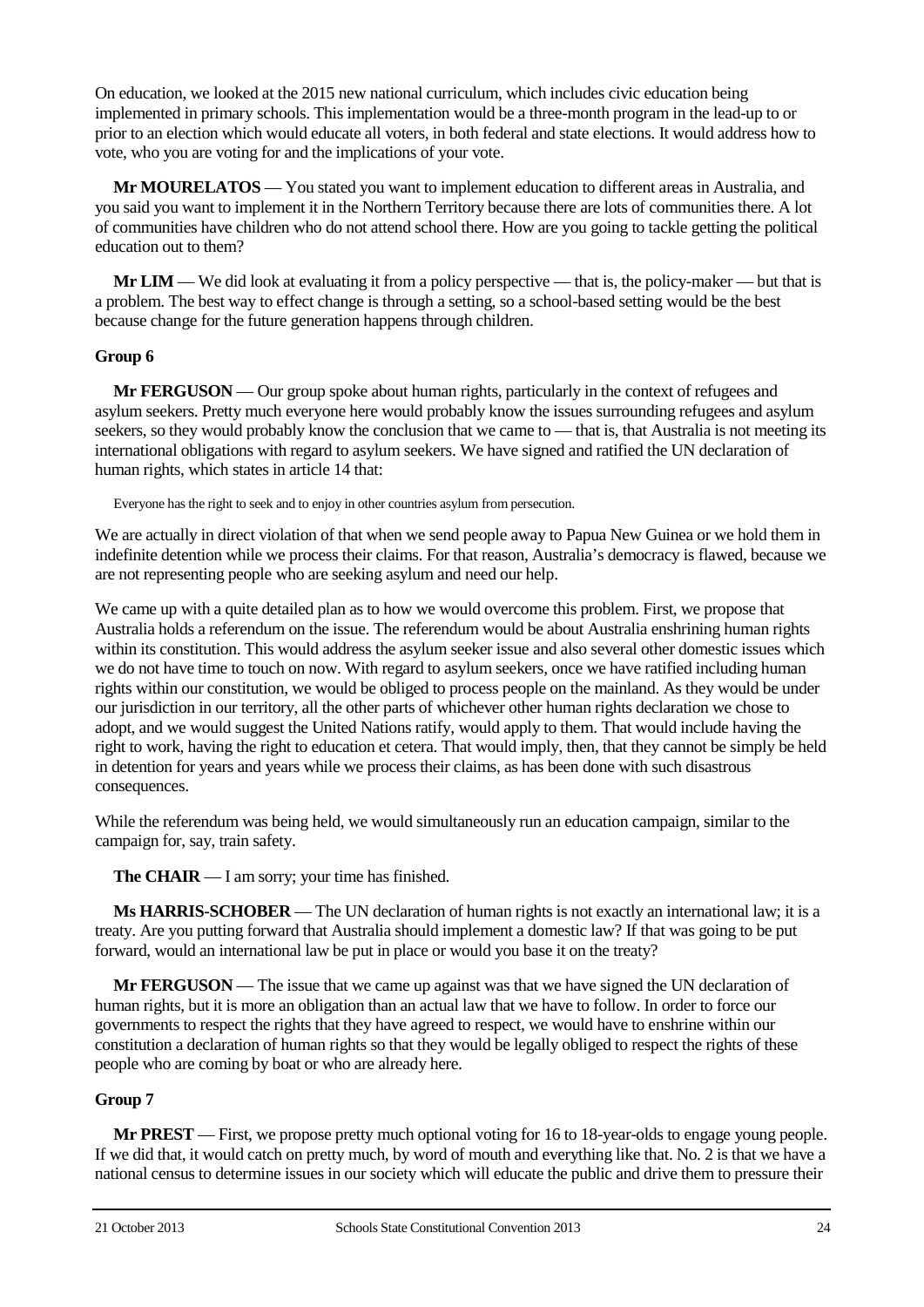politicians to take action on those issues. So it is pretty much a circle: if you tell them what is wrong, they can get them to do what they want, because they realise they want that.

No. 3 is allocating responsibility to one level of government. We want pretty much a nationwide blanket for the rules. So one government can address same-sex marriage and another can address education policies and all that stuff. No. 4 is to have a quota for the amount of media that one person or one company can control. If one party owns a newspaper, you cannot have them controlling a lot of newspapers because then the public will hear only their side of the story. You want a fair lot. That is pretty much it.

**The CHAIR** — Thank you. Are there any points of clarification?

**Mr MORTON** — I have two points for clarification. One is regarding the third item on your list, One Government Australia. Would that completely eliminate federalism? Also, on the fourth item, we must respect the right of the press to print whatever the hell they want. These are privately owned companies. Once that freedom of voice is taken away from the person running a company and given to the government, then it will be only a matter of time until every paper is a propaganda machine.

**The CHAIR** — Would you like to respond to that? It became a bit of a statement.

**Mr PREST** — I think it was a bit of statement, yes.

**The CHAIR** — But there was a point of clarification before the statement.

**Mr MORTON** — Do you accept my slippery slope argument?

**Mr PREST** — To that I say that, if one party runs a whole heap of newspapers, then all you will get is that party's view. If you do not stop them but restrict them from printing their propaganda in every newspaper, you can get the view of all the parties out there, not just the one.

**Mr MORTON** — And my question about your third item, about the entirety of Australia under one government, seemingly eliminating federalism?

**Mr PREST** — No. We would still have the three levels of government.

**Mr MORTON** — But there is only one ruling body.

**Mr PREST** — One ruling body — I am not too good on the politics.

**The CHAIR** — I think we are getting into debate, so I ask you both to resume your seats.

## *Delegates applauding.*

## **Group 8**

**Mr O'BRIEN** — We discussed the majority of the major points for topics and came up with a basic action plan. Firstly, with the media, we decided that instead of restricting or limiting what the media can actually say or do we should put a restriction on how much of their party money parties can spend on advertising. We had the basic idea that you could distribute the amount of advertising time among all the parties to ensure that they get an equal say and there is less corruption in that regard.

We then moved on to voting. We decided it would be best to have only above-the-line voting for the Senate, replacing above-the-line and below-the-line voting. We also decided that all parties above the line must be numbered to see how your preference is going. We also want to standardise what is a legitimate party. We decided that currently it is too easy to become a party and that the restrictions and basic standards for being a party are too low. We decided that there should be an increase in the standards, such as how long it had to be established, how many candidates it had et cetera, to make it a fair and more equal system.

We then went to education. We want to keep the current voting age. We decided that the voting age should not be lowered for a number of reasons — firstly, because we believe that by lowering the voting age we would have a large number of people who are not mature enough and not adapted to vote. Moreover, we believe that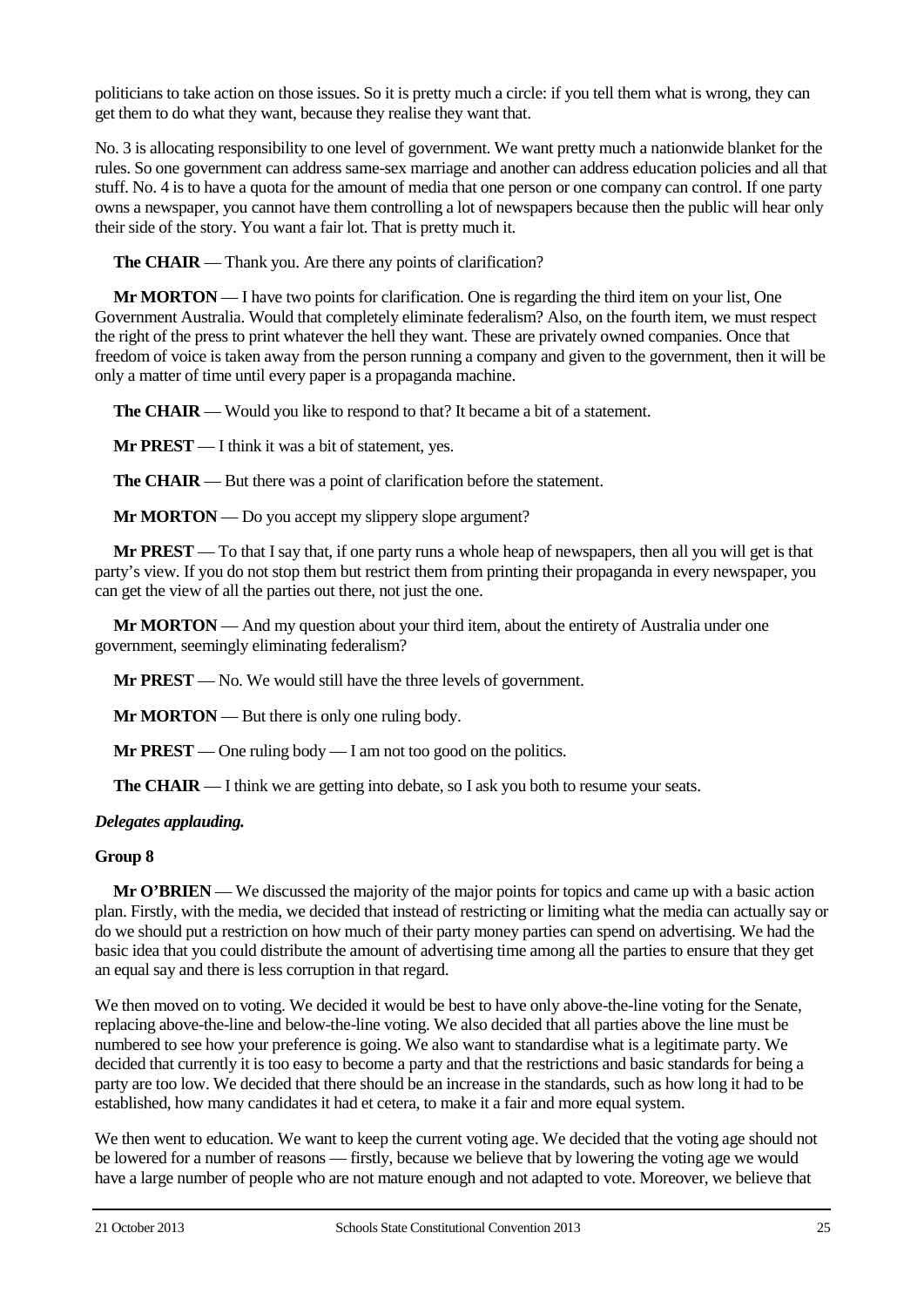having non-compulsory voting was not a good decision for the simple reason that it is too easy to manipulate and corrupt it, as can be seen in the US system.

Finally, we decided that international law should be recognised in the constitution basically by eliminating some of the issues we have had in our society with the government ignoring and violating human rights issues. We decided that they should be made a part of the constitution through a referendum or by other means.

**The CHAIR** — Thank you. Does anyone require clarification?

**Mr CONNOLLY** — I have two points. One, you said that there should be only above-the-line voting. Would that mean that I would have to vote 1 to 47 above the line on a metre-long ballot? That is just the same as voting below the line. It is bringing it up and making it compulsory. Two, cutting parties and people from running in the Senate is quite a bad idea. What would happen to our Independents? I am sure you have heard the name Nick Xenophon; he is a very important Senator. In what you are proposing, he would not be able to — —

**The CHAIR** — Order! You are debating.

**Mr CONNOLLY** — That is my question — what about the Independents?

**Mr O'BRIEN** — Thank you for your question. The basic principle we had was that we are not trying to stop Independents or minor parties getting seats; we are just trying to make it so that we have legitimate minor parties and Independents getting seats. We do not want to have a repeat of what has been occurring in recent elections where we have had Independents, or members of Parliament, being elected not because they were quality Independents or parliamentarians but rather because someone put a donkey vote through. With our plan regarding voting, we decided to have this greater standard for parties to be beholden to so that we, firstly, have fewer people voting or a higher standard and, secondly, that we would not have Independents who are not worthy of a seat because they have not had the experience or do not have the qualifications to gain a seat, or to make it so that we only have a higher standard of politics generally across the board.

## **Group 9**

**Mr NEHME** — Members, the role of the media is to hold the government accountable; to report the facts and to be impartial; and to facilitate and educate a decision, rather than to indoctrinate. We recognise that it is infeasible to regulate the media, because the media is merely exercising its prerogative, and to restrict media coverage for each party would impinge upon this right. The passing of such legislation would be infeasible due to the political influence and capacities of lobbyists such as Rupert Murdoch. Therefore we say that the public perception of media is pivotal and more important, and the way we construe media, and therefore education at the youth level, is paramount.

Therefore our proposition is to introduce mandatory current Australian politics courses to the curriculum through year 8 onwards until voting age, and that would basically inform students of the role of the government. It would educate students on the influence of the media and on the separate political factions, and it would be before the vote was taken by students so as to make them aware and allow them to make an educated decision. It would also be an impartial curriculum, so it would not favour either party or any faction. This would result in equal sagacity within the community and people throughout our community less able to be influenced, as they would be more educated about politics in general and have a view themselves. It would make people throughout our society more able to make autonomous decisions. That is why we endorse our proposition.

**Mr MIFTARI** — That sounds fantastic, like most things, but is it not rather contrary to democracy to force people to take these classes when they do not want to? Not every 13-year-old in our state takes an interest in politics. Name one 13-year-old other than the 13-year-olds in this room who would be happy to open a *Herald*   $Sum \rightarrow$ 

**The CHAIR** — So your question is?

**Mr MIFTARI** — I apologise. Is it not contrary to democracy to make people take these mandatory classes?

**Mr NEHME** — You say it is contrary to democracy to make these people take these classes, but without these classes we are basically making democracy obsolete, because we have people uneducated about the system, and we have votes that are basically obsolete — they are not actually addressing the political issue at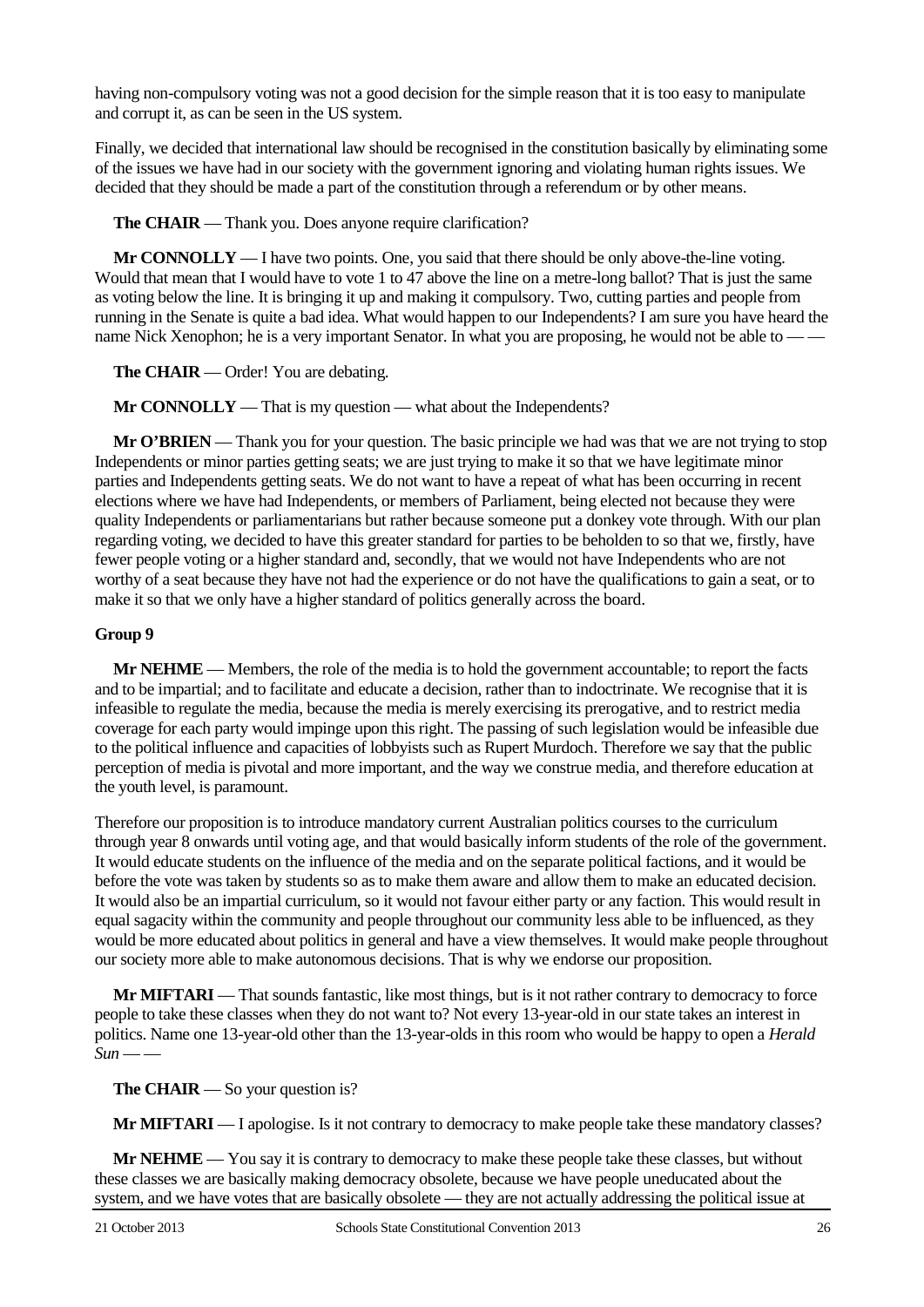hand, and you get things like donkey votes, as we are seeing in our elections today. Either way you are denigrating democracy in some form. The question is: which way is better? At least education gives a perspective to these children. It gives a perspective to the people, and that is why it beneficial.

# **Group 10**

**Ms SIDWELL** — Our group discussed engaging young people in politics and active citizenship. We believe that the voting age should not be lowered, but we should provide education to future voters from age 16 and onwards about the policies they will be voting for. Temporarily, young people can become more engaged if opportunities for learning about politics can be implemented in schools and universities. We agree, however, that there is a way to inform young people about politics, but it may not necessarily engage them in politics and active citizenship. As a diverse group of 10, we have developed actions to inform and engage young voters, and this includes, beginning at year 10, introducing no specific class but incorporating politics into subjects such as English and the humanities. Therefore instead of writing essays about Shakespeare, students would write essays about politics. Also we should use social networks as a means of informing people about politics and have someone at a political show or festival, where each politician or an Independent has their own booth where you can go up and ask questions of them.

**Ms ALI** — I agree with what your group has said about educating young people, but can I just ask why your group does not believe that we should be able to vote?

## **Ms SIDWELL** — Why?

**Ms ALI** — Yes, at the start you said that.

**Ms SIDWELL** — One of the boys in our group suggested that you develop over time to become an adult, so when you are 14 and 9 months, you can get your first job; when you are 16, you can learn how to drive; and when you are 18, you can vote. It is just that development of maturity over time, so you have enough knowledge to be able to vote. There are people who turned 18 after the election this year, so they do not get to vote until they are 22. There is still that length of time between them, so we believe we should keep the voting age 18.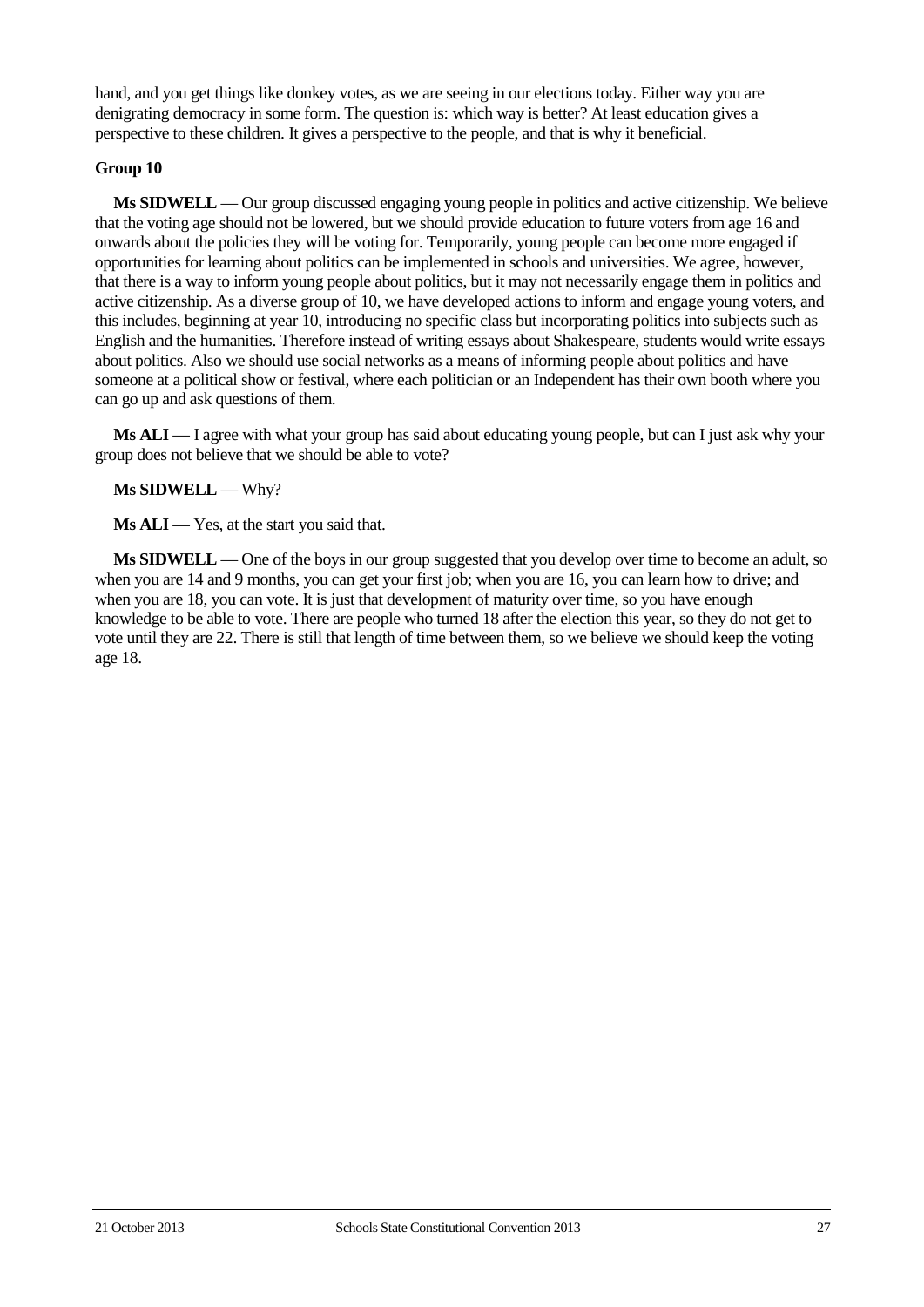## **SOAPBOX**

**Ms EVANGELISTA** — I just wanted to make two brief points. One is definitely about education. I think we should have some sort of political education from at least 16 upwards — maybe not from prep; that might be a bit early. But we should try to educate young people so that they make informed decisions. I do not think it is encroaching on any sort of democracy rights, because you are forced to vote anyway, and you might as well make an informed decision. You are forced to do all of these classes; it is no different if you are being forced to do a politics class.

My second point is that of the Indigenous seats. I think that is a great idea. Also there are very few women in Tony Abbott's cabinet. Perhaps there should be more representation — a small quota, perhaps, of women having some of these seats.

**Mr CONNOLLY** — The Australian version of democracy is flawed. Why is it flawed? One word malapportionment! To put it simply, a Tasmanian Senate vote is worth 14 New South Wales votes. To combat this, there must be double the amount of seats in the House of Representatives than the Senate. But this still does not fix the problem, because our fathers of Federation did not anticipate the strong party system that exists in the Senate. The Northern Territory and the ACT, despite being granted self-government, have only two seats — are their governments inferior? — whilst the other eight territories have no Senate representation at all. How do we fix this? Alter the representation? No, abolish the states. States and territories multiply government waste and bureaucracy by eight. We have 10 departments of education. This is just one reason why democracy is flawed, but there are many that have been outlined today. So I want you to vote 'yes'.

**The CHAIR** (Mrs Fyffe) — Your time has expired.

**Ms O'CONNER** — I just want to say that democracy should start in the schools at a stronger level. If all schools have a democratic, functioning SRC, democratic teachings and practices can start to educate youths at a younger age. They can develop skills that they can then practise and implement throughout later stages. I think we should put more of an effort into developing functioning SRCs and youth groups.

**Mr MOONEY** — The Australian electoral system and democracy in Australia itself is not flawed. However, there are many ways to improve it. One such minor reform would be to fix federal election dates. This would not only provide certainty for business and the electoral commission but would fix vicious electoral cycle editorial reports by the media. Along with this, I would like to see a four-year federal Parliament term to put it into line with the states. Along with this, it is important to differentiate between commercial journalism and editorial journalism. For a party in the election cycle, their spending should be cut by the amount of candidates they put in seats. If they put 150 candidates in 150 seats, they should get more funding than a party that puts a candidate in a single seat and — —

**The CHAIR** — Your time has expired.

**Ms RIORDAN** — I believe we need a referendum to make international human rights legal in Australia, especially as many Australians desire better treatment for asylum seekers. It would prevent the media from dehumanising this group and the government from criminalising them as 'illegal' and 'boat people'. It would allow for education and integration into our society so that asylum seekers are processed in Australia whilst being able to live, work and function in the community. This also follows human rights. This would increase the integrity of Australia as a nation because it would demonstrate us to be a fair society, and it would strengthen our democracy as we would recognise legally the international laws that our representatives have signed and ratified representing the Australian people.

**Mr O'BRIEN** — Ladies and gentlemen, it has been brought up in this session today that we should reserve seats in Parliament for Aboriginals, and I think it was also brought up about women. Ladies and gentlemen, I strongly disagree with this notion, for the following reasons. Firstly, I doubt the actual effects of this representation. A good example of this is: are the majority of people in our society invigorated by politicians at the current time? I strongly believe that, specifically for the Aboriginal people, it would be much more effective to have a different form of representation other than in Parliament, for the simple reason that currently we do not look out and go, 'Oh, Tony Abbott. I'm inspired by Tony Abbott to do something different!'. We might go, 'Oh, Buddy Franklin. I'm inspired by him instead!'. Moreover, I strongly believe it goes against our meritocratic functions in society. We believe people should be voted into Parliament because they are the best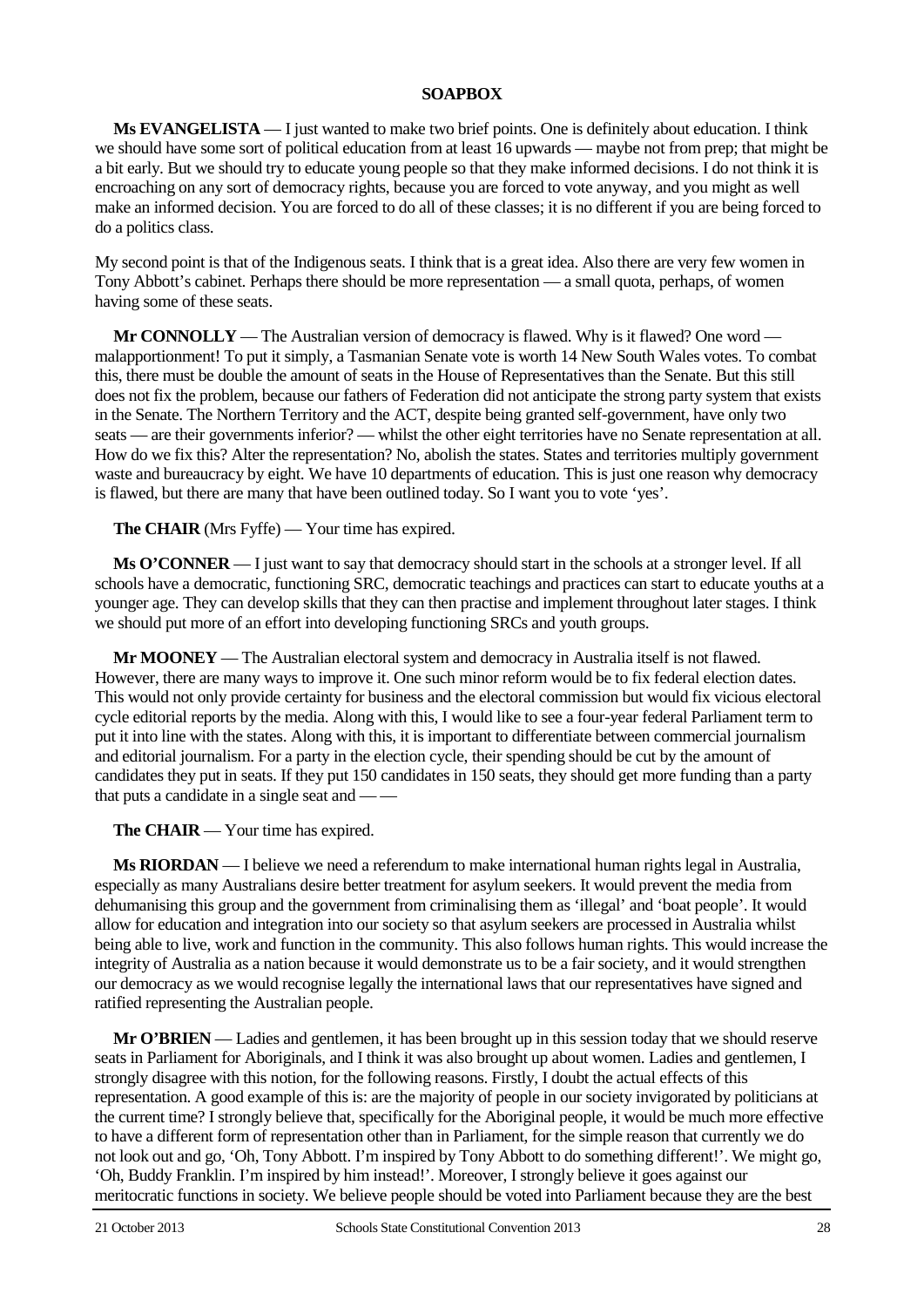candidates for the seats. We do not vote for people in our society because they are of a certain race or a certain gender. I strongly believe — and I believe it should be voted on — that we should vote for people based on their merits, not based on their race, colour or anything else.

**Mr XIA** — Fellow delegates, I have three points to raise quickly. Firstly, I do not believe Indigenous people should get reserved seats within Parliament, as many other minorities may also feel like they have been supressed and deserve seats. Rather, I believe that we should educate the population to not frown upon these races, so to speak, and that these Aboriginals should not give themselves a bad picture. Polls have shown that Aboriginal towns and cities have higher crime rates than those in white cities. On the second point, I think we should leave the seats in the Senate, as they are, but allocate extra seats based on population, so if Tasmania was to have a higher population than Victoria, then it could get extra seats. Lastly, I think we should introduce optional voting for people aged 16 to 18, as they could get hands-on experience and then learn from that.

**Mr NEHME** — In terms of this proposition for affirmative action for Aboriginal people, extending on Connor's point, it instigates a social regression, as it reinvigorates the derelict stigma of Aboriginal people not having the capacity to earn their own way, effectively rendering their seats and influence on our society obsolete. This comes under the meritocracy sort of argument, where we do not have them earning their way and people denigrate them because they did not earn their way into our Parliament. This is counterproductive to their whole cause, and it is counterproductive to what we are trying to help Aboriginals to get. Therefore, it should be based on meritocracy.

**Ms BONGIOVANNI** — In regard to the issue of representation of Aboriginals, I think we should change the number of people in the Senate so that the Northern Territory, where there is a high population of Indigenous Australians, should have 12 people in the Senate — so, equal to all the states — rather than two. This would mean there would not be compulsory seats for Indigenous Australians, so it would not work against what the gentleman over there was talking about, but Indigenous Australians would be able to elect representatives and they would have more of a say and their votes would count for more.

**Ms CANTARELLA** — I believe the voting age must stay at 18 because, let us be honest, most 16-year-olds — apart from us — are not exactly politically minded and do not really care about democracy or politics. I understand that most of us would like to vote, but we have to be realistic. Furthermore, we should keep the voting age at 18 because, as minors, our parents pretty much influence most of our decisions and opinions and we would pretty much just be giving an extra vote to our parents, unfortunately. However, I do believe we need some form of civic education so that when we do turn 18 we can vote without influence and we are educated about our decisions and how Australian politics works.

**Mr VOLLEBERGH** — I would like to discuss the idea of abolishing compulsory voting and introducing a non-compulsory voting system. Why do I support this? I support this because, as we have discussed today, there are a significant number of people in the community who are not politically engaged. I support measures to rectify this, but there will always be those who are not politically engaged. Why are we forcing those who are unwilling to vote? Instead, I believe we should leave it to those who are willing and who are interested to vote. Let them make the decision. It will result in lower turnouts, yes — probably nearer 50 to 60 per cent, looking at the sets of surveys that have been done, as opposed to the current 95-plus — but the turnouts we will get will be the most interested and informed people who really care, and not just everyone who is being forced out there, using up their Saturday.

**Mr KELLY** — I just wanted to raise a point regarding the topic of a national survey, which was outlined by my friend over there. Basically what I am going to be talking about is how the system, as we have it at the moment, is one where all the money from the political parties that is promised at national elections is given to those who are in marginal electorates. For instance a seat like Corangamite, which is actually quite affluent, gets all the funding from the government promised to them at the election, whereas lower socioeconomic electorates are left all but behind. So I would propose that we have a survey of the nation so that we can see where the socioeconomically disadvantaged areas in our country are, so that we can better pressure our politicians into addressing them rather than just abandoning those who actually need the help of the government the most. I think that in doing this we would be able to ensure that everyone feels they are represented by our government.

**The CHAIR** — Thank you.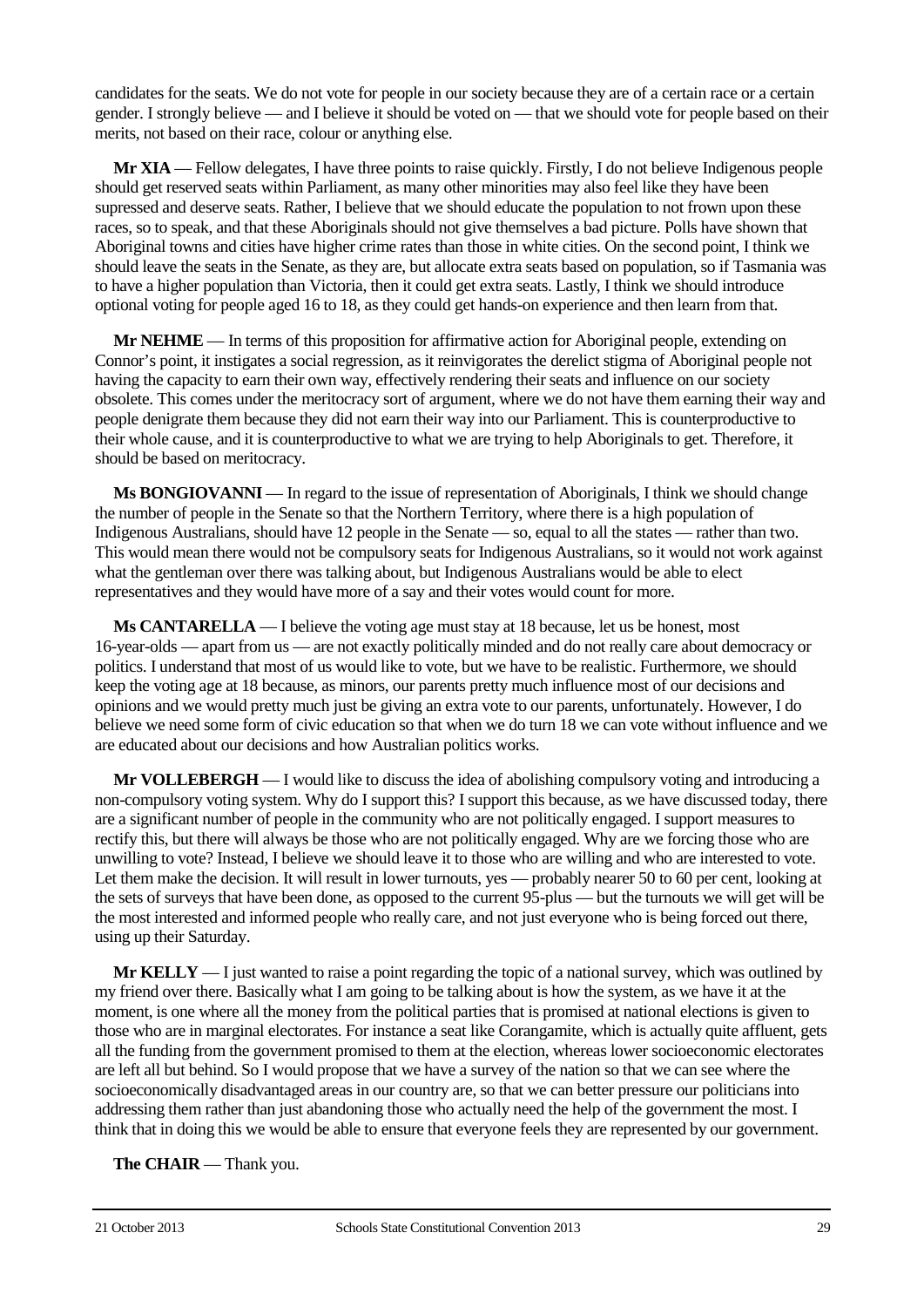**Ms GUNN** — I have three things to talk about. Firstly, in the Senate I think it is ridiculous that we have 12 representatives from each state. This is because the populations of each state are completely different. Maybe if each state had completely different interests this would make sense. In the United Nations it makes sense that even though India's population is way bigger than New Caledonia's, there is one representative for each because each country is completely different. The states are basically the same — we are all Australian.

Secondly, I think that voting should be opened up to 16-year-olds as an optional thing because, firstly, there are people who are 17, about to turn 18, and it is ridiculous that they do not get a vote simply because of when their birthday is and when the election is. Obviously there are people who are interested when they are 16 and it is a good introductory period. Thirdly, on education, I think it is ridiculous that it be compulsory to have an educational class about politics when you are in year 12 as you need a choice.

**The CHAIR** — Thank you. Your time has expired.

**Ms BYRNE** — I wanted to say that we should not let 16-year-olds vote because they are still being educated and still learning about politics. This is really important because even some of our current voters are really uneducated. In a recent survey before the election eligible voters were asked, 'Should Billy Hughes be allowed to run against Kevin Rudd in the election?' Eighty per cent said, 'Yes', and, 'He is a good bloke'. He was Prime Minister from 1915 to 1923 and died 61 years ago!

Then they were asked, 'Should Australia become a federation?'. Seventy per cent said yes. Then another 20 per cent said no. These are our current voters who are allowed to vote, and even though they have completed their education they still are not fully aware, so why should we let people who still have not had the opportunity to learn this stuff go through and be allowed to vote and further put misinformation out there and have uninformed people deciding our country's future?

**Mr DUNN** — I just have a couple of things to touch on quickly; I will not talk for too long. With regards to the media and their influence, I think this sort of education, while not mandatory at year 12, would be vital because teaching people how they are being persuaded allows people to recognise that they are being persuaded and then in future they will not be persuaded, and I do not think that mandatory voting should be scrapped because, as the fellow over there brought up in his rebuttal, it will reduce the amount of people who show up to vote, and even though it is not that drastic, it is pretty drastic. I also wanted to pose the question of online voting to the house right now because no-one brought that up earlier.

**Mr MIFTARI** — Big government or rather intrusive government is impeding on our right to live freely. Too much red and green tape from the plethora of bureaucracies and levels of government we have in Australia is sadly infecting our consciences and confusing our sense of direction as to who does what and why they do it. Governments should not need to tell us what to do, and because of our democracy and because I can stand here today and say what I am about to say I strongly suggest that either the local or state government be abolished in due course.

**Ms RESULOGLU** — Some people say that we should not be allowed to vote when we are 16. I am against that because most of us here are around 16, 17 or 18 and someone said we should not be allowed to vote because we are still learning, but to be honest we are human. We are always learning. We never really stop learning, so we should be allowed to vote because all of us seem sensible. If we are here, we all have that need to learn, so people from 16 to 18 should be allowed to vote but it should not be compulsory.

**Mr ANDERSON** — We have spoken quite a lot about the states today, but I am completely in accordance with the boy who spoke just before. I do not feel that local government should be abolished, but I do believe the state should be. To me the states represent unnecessary bureaucracy. They are virtually impotent. The states have to deal with hospitals, they have to deal with the police, they have to deal with a great whack of education, yet they simply do not have the tax foundation, the funding bases to do it. As such, the states only serve to create red tape and confusion and to hold up processes of change which could be enacted much more efficiently if there was a direct relationship between the federal government and local governments. A perfect example of that would be the recently discussed and enacted national curriculum. Instead of having all that kerfuffle in which the states went to and fro and said they were against it then would support it, it could have been enacted much earlier if the states had been abolished.

**The CHAIR** — Your time has expired.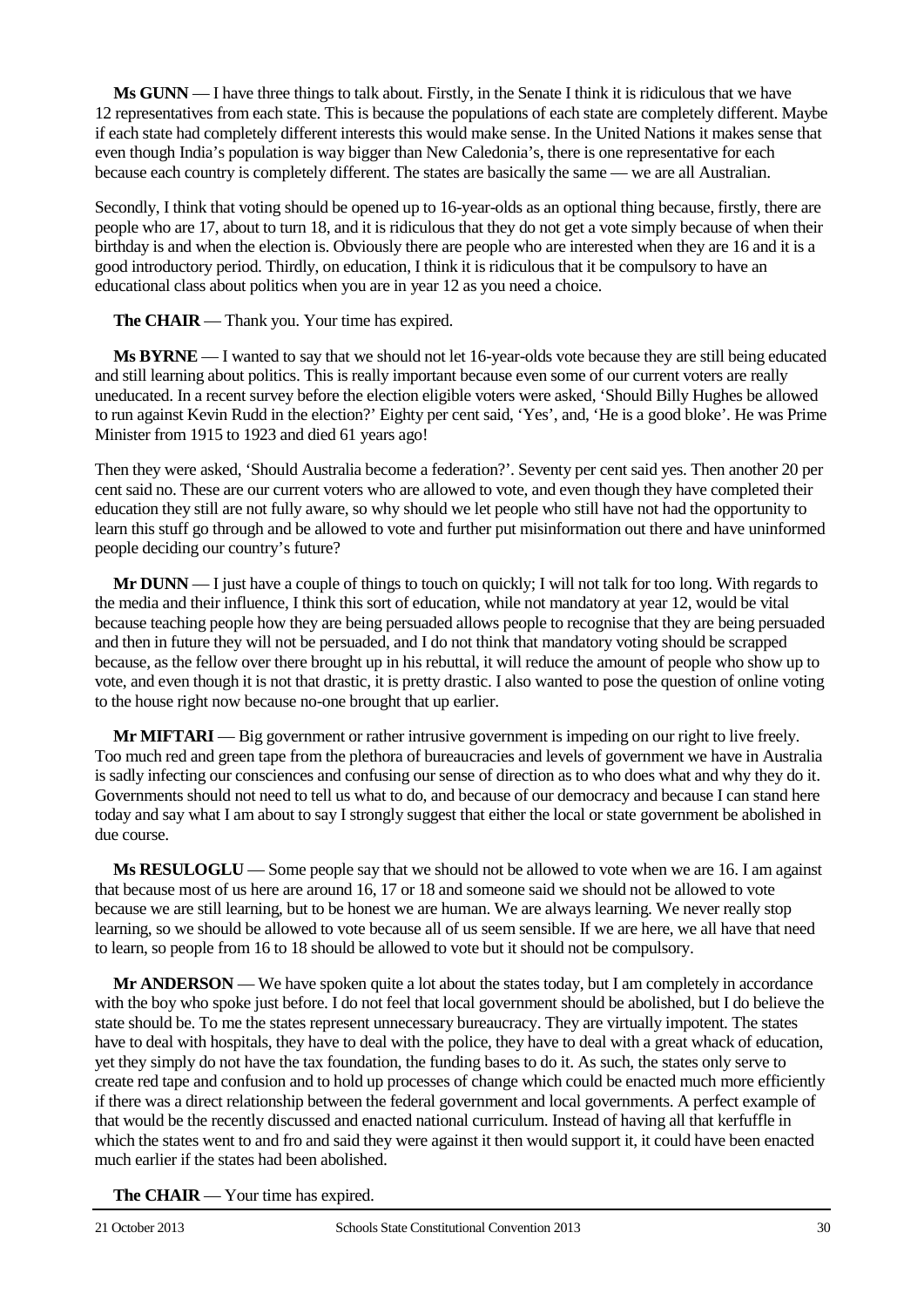**Ms SMITH** — I just wanted to address the mandatory voting that was brought up earlier. It is something that makes our system of democracy great. If you compare it to America, they do not have mandatory voting. More people voted in *American Idol* than did for the President. That is something that makes our system of democracy great. Another point on the leadership issue raised over here is that leadership is not based on gender or race. You do not get chosen as a leader because you are white or Indigenous, you get chosen by merit. Thank you.

**Mr MICALLEF** — I want to talk about the preferential voting system. In the most recent federal election this preferred system has allowed candidates from the Australian Motoring Enthusiast Party and the Australian Sports Party to be elected in the Senate. These political parties that are based around hobbies will hold the balance of power in the Senate. Australian politics has been in this kind of position before, with the Independents and the Greens having so much influence on the Gillard government, with the Independent member Bob Katter seeing his electorate receive special treatment in the form of better funding. If we allow parties like the Motoring Enthusiast Party — which lists one of the objectives in its constitution as fostering amicable discourse between the motor enthusiasts community and the automotive after-market industry — if we allow these kinds of parties to hold the balance of power in the Senate, then how is this democracy working the way it should be?

**Ms GUNGOR** — I think that Australian democracy is flawed because our government is a constitutional monarchy. We have been a federation for 100 or so years and we have learnt to have our own jurisdiction and follow our own processes. As you all know, in order for our bills to be passed through we have to have the assent of the Governor-General. However, this is not necessary for a democratic form of government. A monarchy does not serve a democratic agenda, and therefore the constitutional monarchy should be abolished.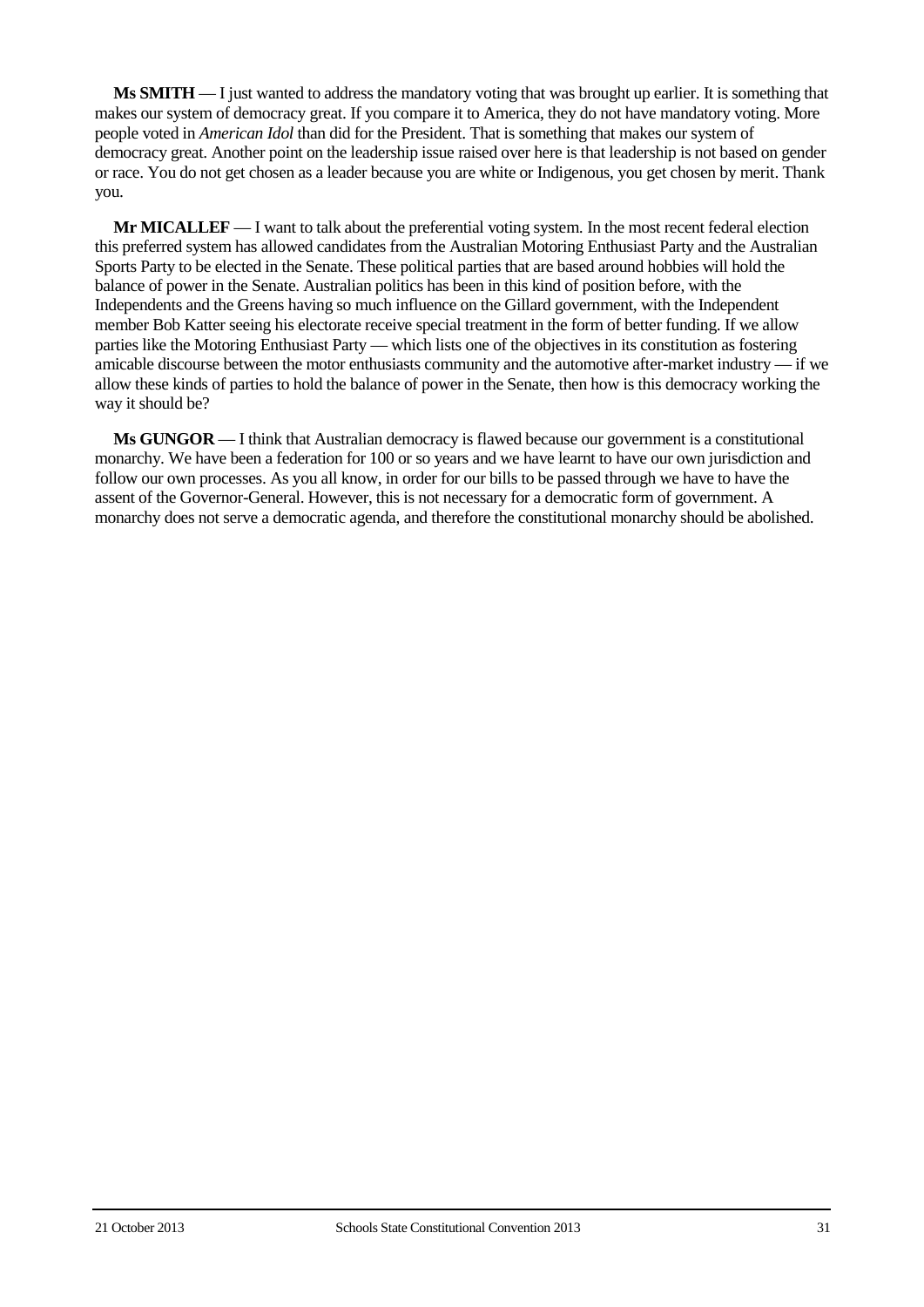## **THE VOTE**

**The CHAIR** — We are now going to move to the votes. I am sorry; we have to move on. The time is never enough. I am going to ask each of the group leaders, going 1 to 10, to read the action — that is, the actual action you have — not to debate it but to read the action in its terms. Then, after each one has been done, we will have a vote. I will ask those who are in favour to say 'aye' and those who are against to say 'no', and I will try to decide on the voices. If there is any dissent with my ruling, then of course we will go to a division. I call on the leader of group 1.

## **Group 1**

**Ms van PLETZEN** — Our action plan is:

To make civic responsibility classes mandatory and voting from 16 non-compulsory.

#### **Delegates divided on question.**

#### **Question agreed to.**

## **Group 2**

## **Mr ANDERSON** — The question is:

That each state and territory have a specified number of seats, both in the lower house and in the Senate, for Aboriginal and Torres Strait Islander candidates alone.

#### **Question defeated.**

## **Group 3**

#### **Ms BUTTIGIEG** — The question is:

To implement an independent organisation, FEAR, which is the federal election allostatic revolution, to monitor a change in the national curriculum to include a unit in civics and electoral education from years 7 to 10.

#### **Question agreed to.**

#### **Group 4**

## **Mr PRORETTO** — Our proposal is:

To introduce a mandatory civic education class, from prep up to year 12, at varying levels of complexity, covering all necessary topics in terms of political engagement in Australia.

#### **Question defeated.**

#### **Group 5**

## **Mr LIM** — Our action plan is:

To have equal Senate seats — 12 for both states and territories.

#### **Delegates divided on question.**

#### **Question defeated.**

## **Group 6**

### **Ms RIORDAN** — Our proposal is:

To hold a referendum to make the international human rights charter legally binding in Australia.

## **Question agreed to.**

#### **Group 7**